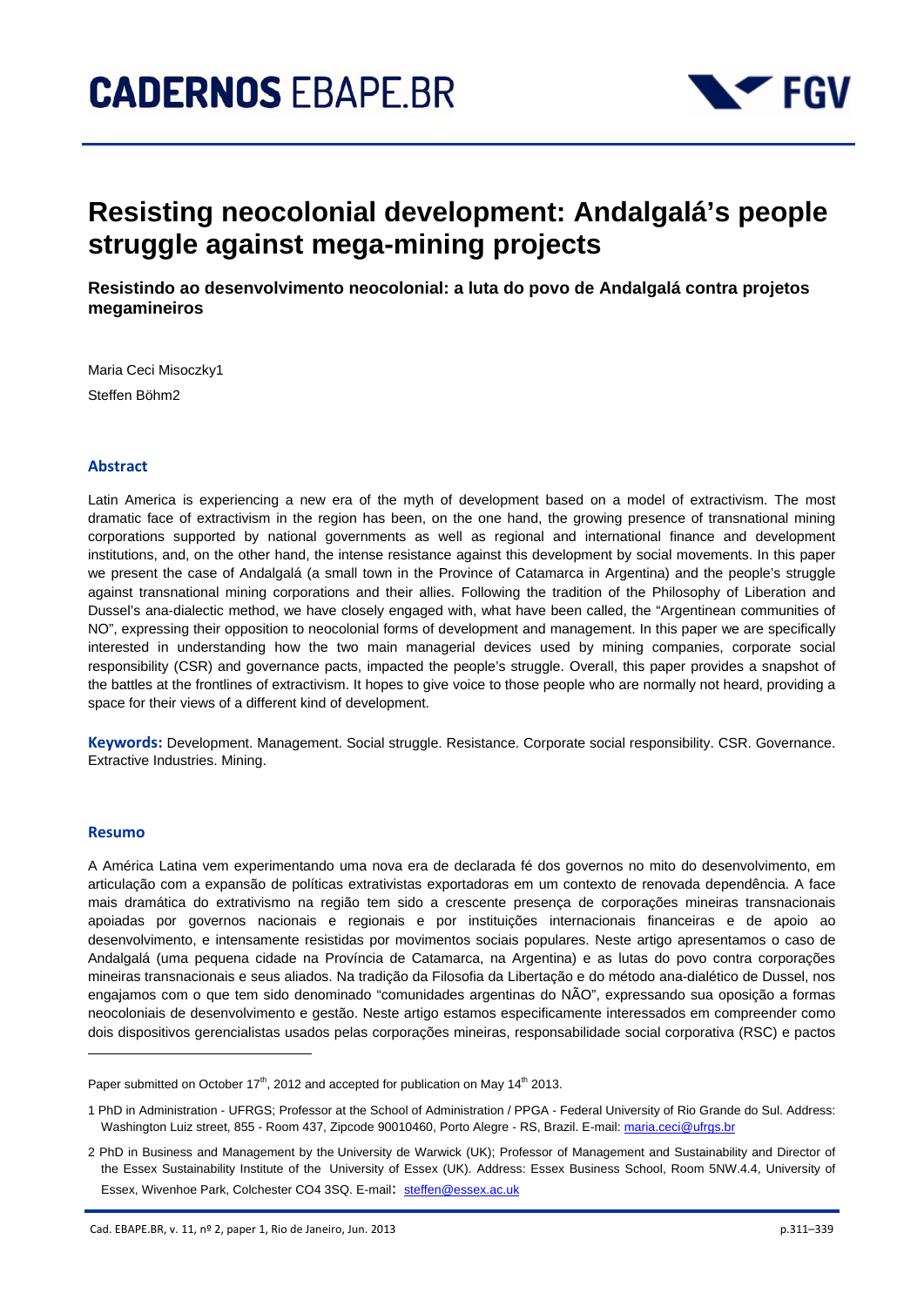de governança, impactam a luta do povo. Acima de tudo, este artigo oferece instantâneos de batalhas na linha de frente do extrativismo. Esperamos ter dado voz àquelas pessoas que normalmente não são ouvidas, criando um espaço para suas visões sobre um tipo diferente de desenvolvimento.

**Palavras chave:** Desenvolvimento. Gestão. Lutas sociais. Responsabilidade social corporativa. Governança.

The division of labor among nations is that some specialize in winning and others in losing. Our part of the world, known today as Latin America, was precocious: it has specialized in losing ever since those remote times when Renaissance Europeans ventured across the ocean and buried their teeth in the throats of the Indian civilizations. Centuries passed, and Latin America perfected its role. We are no longer in the era of marvels when face surpassed fable and imagination was shamed by the trophies of conquest— the lodes of gold, the mountains of silver. But our region still works as a menial. It continues to exist at the service of others' needs, as a source and reserve of oil and iron, of copper and meat, of fruit and coffee, the raw materials and foods destined for rich countries which profit more from consuming them than Latin America does from producing them.

Eduardo Galeano (1971, p. 1)

## **Introduction**

Galeano's opening paragraph of the classic "Open veins of Latin America" remains astonishingly topical, despite the fact it was written more than four decades ago. From Potosí (BO), Zacatecas (MX) and Ouro Preto (BR), during colonial times, to present-day Inti Raymi (BO), Tetela (MX) and Carajás (BR), there is a similar process of rampage and environmental destruction. However, from then until now, different logics and practices of organization have been established in order to fulfill economic objectives and to control social processes and peoples.

Dussel (2002, p. 61) explains that in the XVI and XVII centuries, a philosophical paradigm was mobilized to justify the praxis of domination. This paradigm, "accordingly with the demands of efficacy, technological feasibility of economic performance, and 'management' of a huge and expanding world-system", was the expression of a process of simplification and rationalization of life – as indicated by Weber (1999). Dussel's (2002, p. 59-60) argument is that there were two moments in the process of modernity and early capitalist development:

> In the first place, a Hispanic, humanist and Renaissance modernity, still connected with the old inter-regional system of Christianity and the Muslim Mediterranean. The 'management' of the new world-system was conceived as a part of the old inter-regional system. Spain manages the centrality as domination by means of the hegemony of an integral culture, a language, a religion (hence the evangelizer process that Amerindians suffer); as military occupation, political and bureaucratic organization, economic expropriation, demographic presence (hundreds of thousands of Spanish and Portuguese who will inhabit Latin America forever), ecological transformation (modifying flora and fauna) etc. […] Secondly, the modernity of Central Europe, which begins with Amsterdam in Flanders, considered by many as the only modernity […]. In order to 'manage' the enormous world-system that is opened for the small Holland, it is necessary to increase efficacy by means of simplification. It is necessary to produce an abstraction […] which excludes many valid variables (cultural, anthropologic, ethical, political, religious variables; aspects which were valuable for the Europeans of the XVI century) that would not allow an adequate, feasible or technically possible 'management' of the world-system.

Quijano (1997; 1998) helps us understand the Hispanic 'management' of domination by means of the construction of a social classification of the world's population around the idea of race, an idea that had no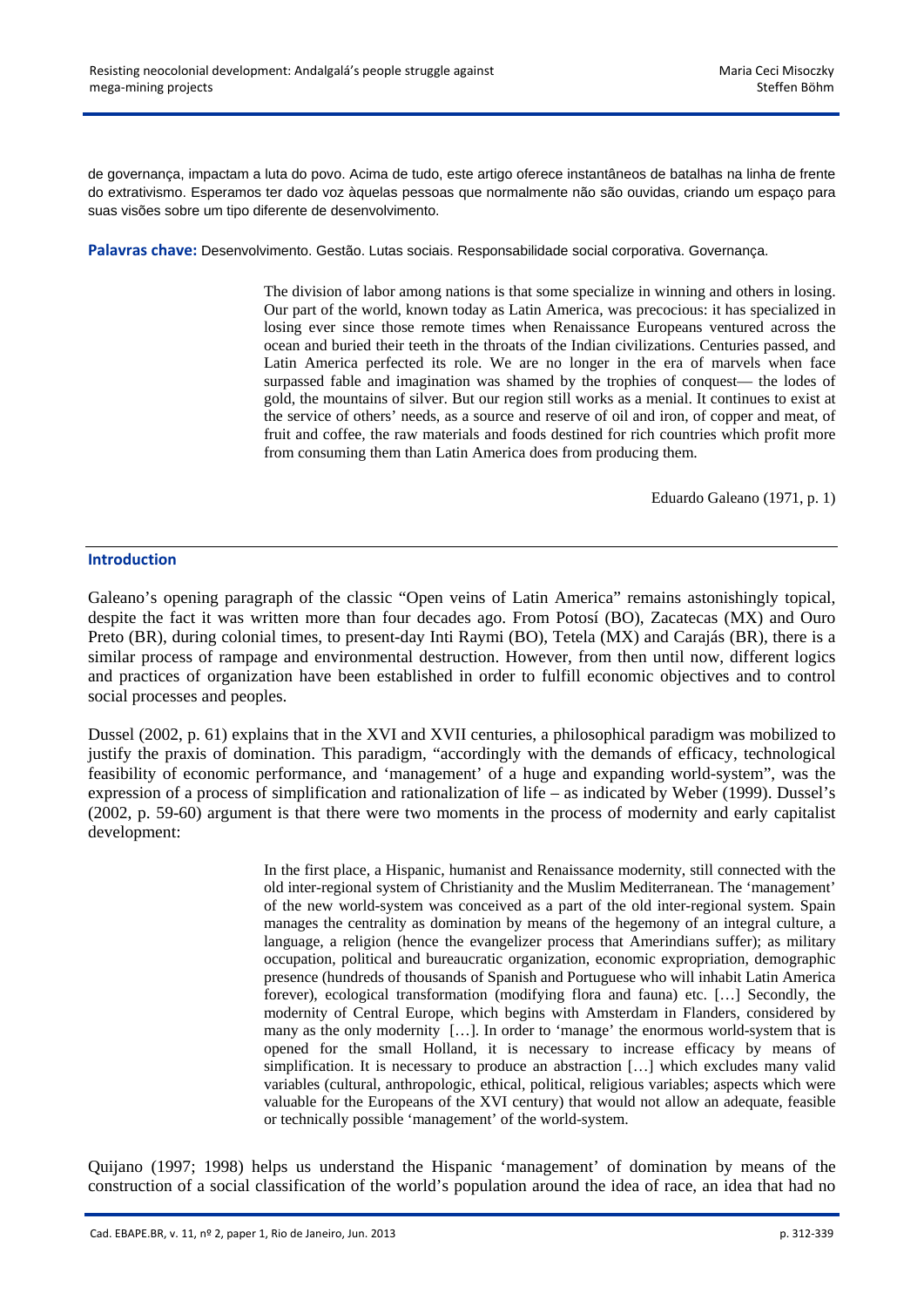known history before the colonization of the Americas. This idea was necessary to institute a model of power legitimated by the supposed differential biological structures between "the conquerors and the conquered" (QUIJANO, 2008, p. 182):

> So the conquered and the dominated people were situated in a natural position of inferiority, and as a result, their phenotypic traits as well as their cultural features were likewise considered inferior. In this way, race became the fundamental criterion for the distribution of the world population into ranks, places, and roles in the new society's structure of power (QUIJANO, 2008, p. 183).

Race continued to be a key concept for the 'management' of the world-system under the control of Central Europe. Based on the idea of race, a new structure of labor control was established in the historical process of the constitution of America as well as of world capitalism. According to Ribeiro (1977, p. 41), native indigenous and African slaves were transformed into "ancillary components" in the role of "external proletariats of the metropolitan economies". As Quijano (2008, p. 187) indicates:

> The privileged positions conquered by the dominant whites for the control of gold, silver, and other commodities produced by the unpaid labor of Indians, blacks, and mestizos (coupled with an advantageous location in the slope of the Atlantic through which, necessarily, the traffic of these commodities for the world market had to pass) granted whites a decisive advantage to compete for the control of the world market that the precious metals from America stimulated and allowed, as well as the control of such extensive resources, made possible by the control of a vast preexisting web of commercial exchange.

The paradigm of European superiority also included the idea of progress, which became consolidated "under a positive and evolutionary rationality implying the existence of only one, progressive and natural path towards perfection". Western Europe was on this path to 'perfection', but did not want to stop there. It "felt the moral imperative to extend its aid to the imperfects – the primitive, barbarians, savages – and to support them in their long journey towards the superior condition of civilization" (SILVA, 2010, p. 20).

Based on this paradigm, the Europeans built new institutions and disseminated new ideas, reconstructing the world as a periphery destined to supply them with goods and services. Looting and slavery were fundamental parts of the industrial revolution, allowing the Europeans to revolutionize their own societies, "renewing and enriching their cities, adorning themselves with power and glory" (RIBEIRO, 1977, p. 62).

This statement is a clear reference to the process defined by Marx (1976) as primitive accumulation: the historical origins of wage labor, as well as the accumulation of the necessary assets in the hands of the capitalist class (HARVEY, 2010a). In Marx's (1976, p. 915) words:

> The discovery of gold and silver in America, the extirpation, enslavement and entombment in mines of the indigenous population of that continent, the beginnings of the conquest and plunder of India, and the conversion of Africa into a preserve for the commercial hunting of blackskins, are all things which characterize the dawn of the era of capitalist production.

Some authors, following the path opened by Luxemburg (2003), refute the idea that "primitive accumulation occurred once upon a time, and that once over, it ceased to be of real significance" (HARVEY, 2010a, p. 305), as it could be understood in some readings of Marx (1976). For Perelman (2000, p. 37), primitive accumulation is a process that continues to this day. Therefore, it "remains a key concept for understanding capitalism — and not just the particular phase of capitalism associated with the transition from feudalism, but capitalism proper". Harvey (2010a, p. 306) is very emphatic about this continuity:

> To begin with the specific processes of primitive accumulation that Marx describes – the dispossession of rural and peasant populations; colonial, neocolonial and imperialist politics of exploitation; the use of state powers to reallocate assets to a capitalist class; the enclosure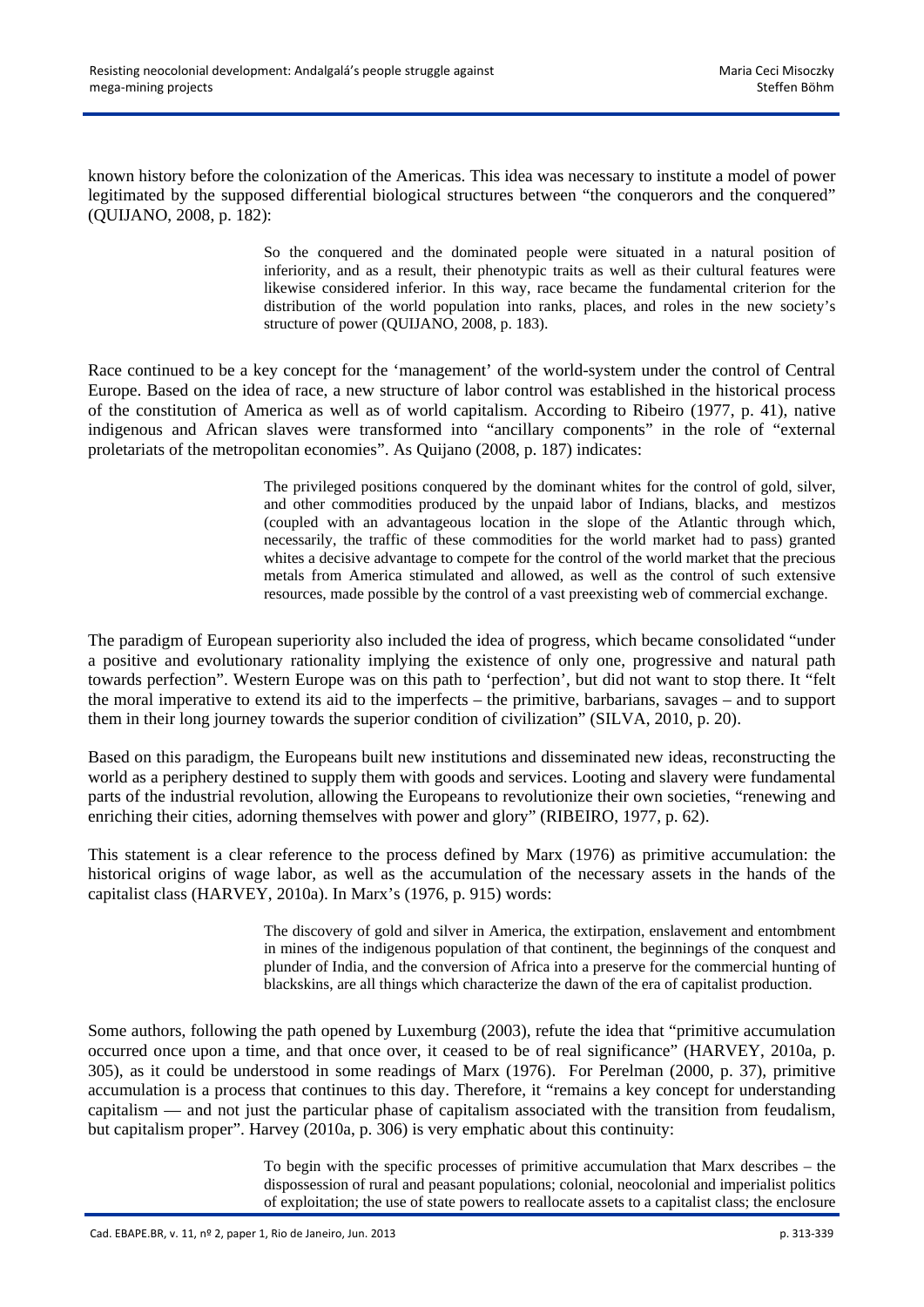of the commons; the privatization of state lands and assets; an international system of finance and credit; to say nothing of the burgeoning natural debts and even the shadowy continuation of slavery through the trafficking of people (women in particular) – all these features are still with us and in some instances seem not to have faded into the background but, as in the case of the credit system, the enclosure of the commons and privatization, to have become even more prominent.

As will become clear from the upcoming discussion of the case of Andalgalá and Minera Alumbrera, the first open pit mine established in Argentina, Harvey's proposition is absolutely adequate. However, the organizational devices of domination had to be transformed in order to secure "inseparable economic, political and cultural processes which produce the appropriation of population, territories and resources by some societies or social groups upon others" (MACHADO ARÁOZ, 2010a, p. 5).

At this stage, we can define the meaning we are attributing to management: organizational devices and practices necessary to fulfill the objectives of capital accumulation and the control of social processes and peoples in order to guarantee such accumulation. In that sense, what was briefly discussed above refers to the management of the colonial extractive industries and correlated domination. By extractive industries, the meaning implied here is "economic activities that remove a natural resource from the environment, submit it to marginal or no processing, and then sell it on: industries such as mining, oil, gas, and timber extraction" (BEBBINGTON, 2010, p. 97).

These industries have taken the form of predatory extractivism since colonial times: large scale intensive practices with a high social and environmental impact and the production of enclave economies. In the present, these enclaves are controlled by transnational companies with the support of national governments (GUDYNAS, 2011) in a process we are defining as neocolonialist: a process of subalternization of formally sovereign national states eager to provide legal, political and administrative conditions for the extraction of their natural resources by transnational companies.

In contemporary Latin America, extractivism is present indistinctively of professed political credos. In order to distinguish extractivist policies "which strengthen the role of the state in the exploitation and ownership of resources" while at the same time developing public policies to address "problems such as poverty and inequality", as in the cases of Bolivia and Venezuela, some authors use the expression "neoextractivism" (GUDYNAS, 2009; 2011; AGUILAR, 2012, p. 7) or "progressive neoextractivism" (GUDYNAS, 2009, p. 188). However, in this paper, we will refer to extractivism as a general economic policy independently of government's professed political orientation.

Extractive and neocolonial practices cannot be properly understood without considering the wider economic and epistemological context. Osorio (2012) criticizes the narrow analysis of extractivism, defending the need of considering it as part of the context of the intense economic transformations that have been taking place in Latin America in the last decades. These transformations have put an end to the industrialization process, giving birth to a new model of capital reproduction through commodities exports, such as agricultural and mining goods. This new model – defined by Svampa (2012, p. 41) as the "commodity consensus" - is substantially different to previous export-oriented modes of development, which have focused more on the capability to produce higher value-added goods. In many analyses and in the majority of government discourses, the increase in the capacity of commodities export is presented as a symbol of economic strength and development. However,

> [...] more than development oriented dynamic economies (taking advantage of 'windows of opportunity' opened by new technologies as a certain discourse highlights), what we have in Latin America are new forms of reproductive organization which re-edict, under new conditions, the old signs of dependency and underdevelopment which tend to walk with their backs turned to the needs of the major part of the population. […] It is dependency being reproduced as a particular modality of capitalism and insertion in the world accumulation (OSORIO, 2012, p. 104-105).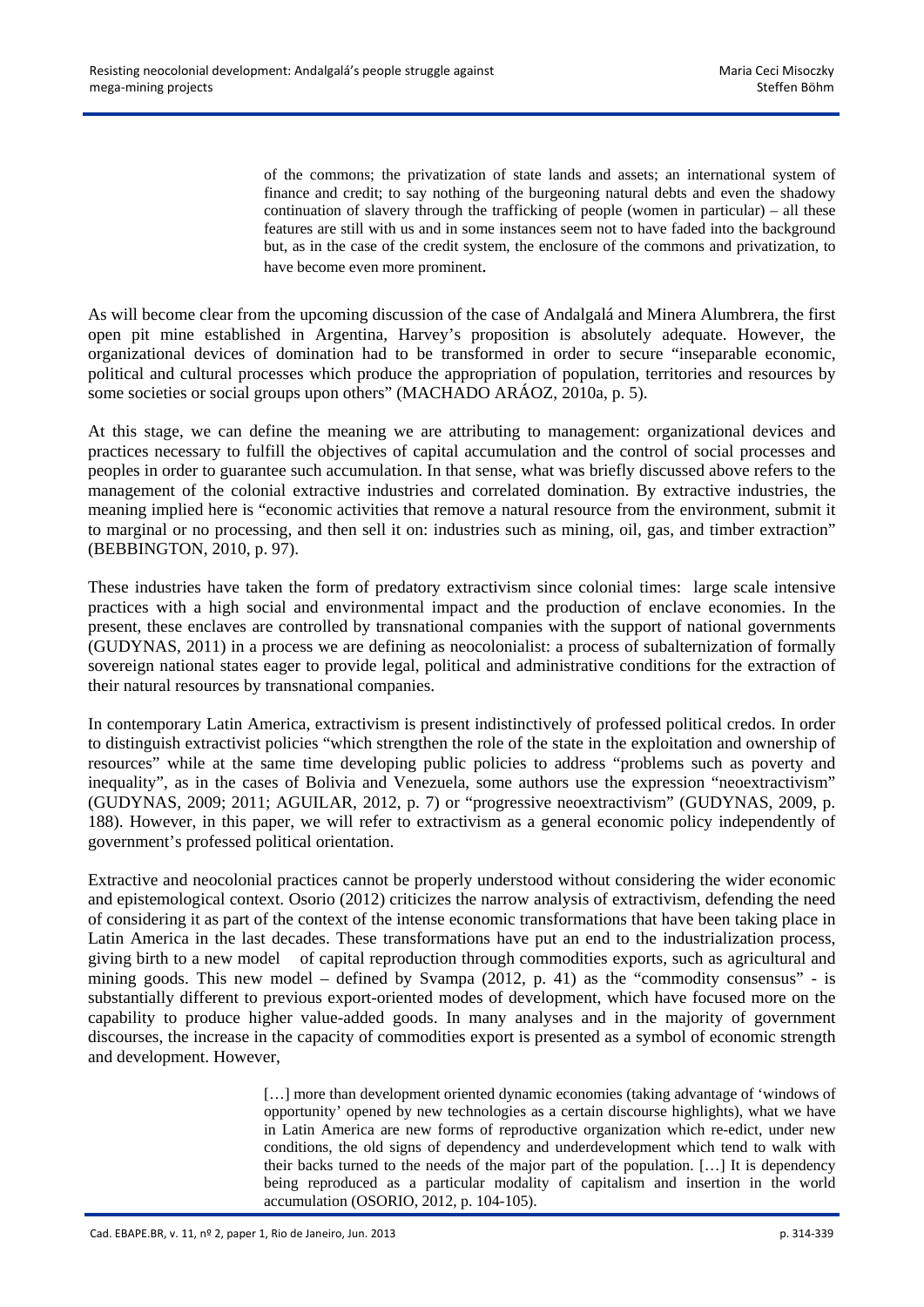From the epistemological perspective, neocolonialism and extractivism are expressions of the coloniality of power. The expression 'coloniality' refers to structures of power, control, and hegemony that have emerged during colonial times, stretching from the conquest of the Americas to the present day.It refers to attempts to "eliminate the many forms of knowledge of the native populations", replacing them with the European "ways of knowing, producing knowledge, images, symbols and modes of signification" (QUIJANO, 1992, p. 440). Coloniality is a concept created to make sense of this constitutive feature of modernity, which nonetheless cannot be understood outside the context of Eurocentric hegemonic patterns of knowledge and its claim of universality. This intended universalism is what justifies the so-called civilizing mission to which colonized areas had been submitted: first the myth of progress and modernization, even now associated with that powerful symbolic carrier of promises of a better life – development.

According to Esteva (2000), the term 'development' is at the center of a very powerful semantic constellation. He believes that there is no other concept in the modern world that has been as influential as 'development', representing favorable change: from the simple to the advanced, from the inferior to the superior, from worse to better. It is clearly an idea that follows the same evolutionist logic as 'progress'. Perhaps more importantly, however – as is widely known today – development has to be seen within the context of the crisis of colonialism, exacerbated after World War II, articulating the dichotomy between developed-underdeveloped in substitution for the dichotomy civilized-primitive (SILVA, 2010).

Latin America is experiencing a new era of professed governmental faith in the myth of development connected with the expansion of extractivist export policies in a context of renewed dependency. The most dramatic face of extractivism in the region has been the growing presence of transnational mining corporations supported by national governments and regional and international financial and development institutions. This 'dramatic face' results both from the technological mining model most often used (high tonnage open pit mining, relying heavily on chemicals with perverse environmental and health impacts) and from the corresponding reaction by the people: the proliferation of social struggles and resistance against mega-mining projects. Amid the mining boom, there are at least 120 environmental conflicts from Central America to Southern Patagonia (GAUDÍN, 2012). The correlation between mega-mining expansionism and increasing popular opposition has demanded the renewal of development management. We advocate here that this renewal reproduces the coloniality of power, maintaining the hierarchy of peoples as a central feature in association with the incorporation of two main managerial devices: governance pacts and corporate social responsibility (CSR).

Dar (2008, p. 95) defines managerialism as an "ideology of control, progress and order that has been absorbed by mainstream development ideas for growth and stability". In the field of development, 'managerialism' can be perceived as the inter-connection of three features: (a) the value of technical managerial expertise expressed in the increasing professionalization of development aid (KOTHARI, 2005); (b) the dissemination of instruments and practices of control; (c) the transplantation of managerial knowledge produced for a specific kind of organization – the private, profit-oriented enterprise – to all kinds of organizations, including state bureaucracies, NGOs, and bilateral and multilateral donors (COOKE, 2010). In this paper we are focusing mainly on managerialism as the application of the two specific instruments of social, economic, legal and cultural control just mentioned: CSR and governance.

In the following sections we will present and discuss the case of Andalgalá (a small town in the Province of Catamarca in Argentina) and the people's struggle against transnational mining corporations and their allies, from the perspectives of the people of Andalgalá.

Our theoretical position is embedded in the tradition of the Philosophy of Liberation (PL), defined by Dussel (2008, p. 340) as a "critical philosophy self-critically localized in the periphery within subaltern groups". According to him, "the first intuition was influenced by the events of 1968", "inspired by the Frankfurt School (Horkheimer, Adorno, and especially Marcuse's *One-dimensional Man*), which illuminated the political meaning of said ontology, allowing it to be more thoroughly understood" (DUSSEL, 2008, p. 340). After that, the contact with Levinas was critical for the development of Dussel's original analectic or ana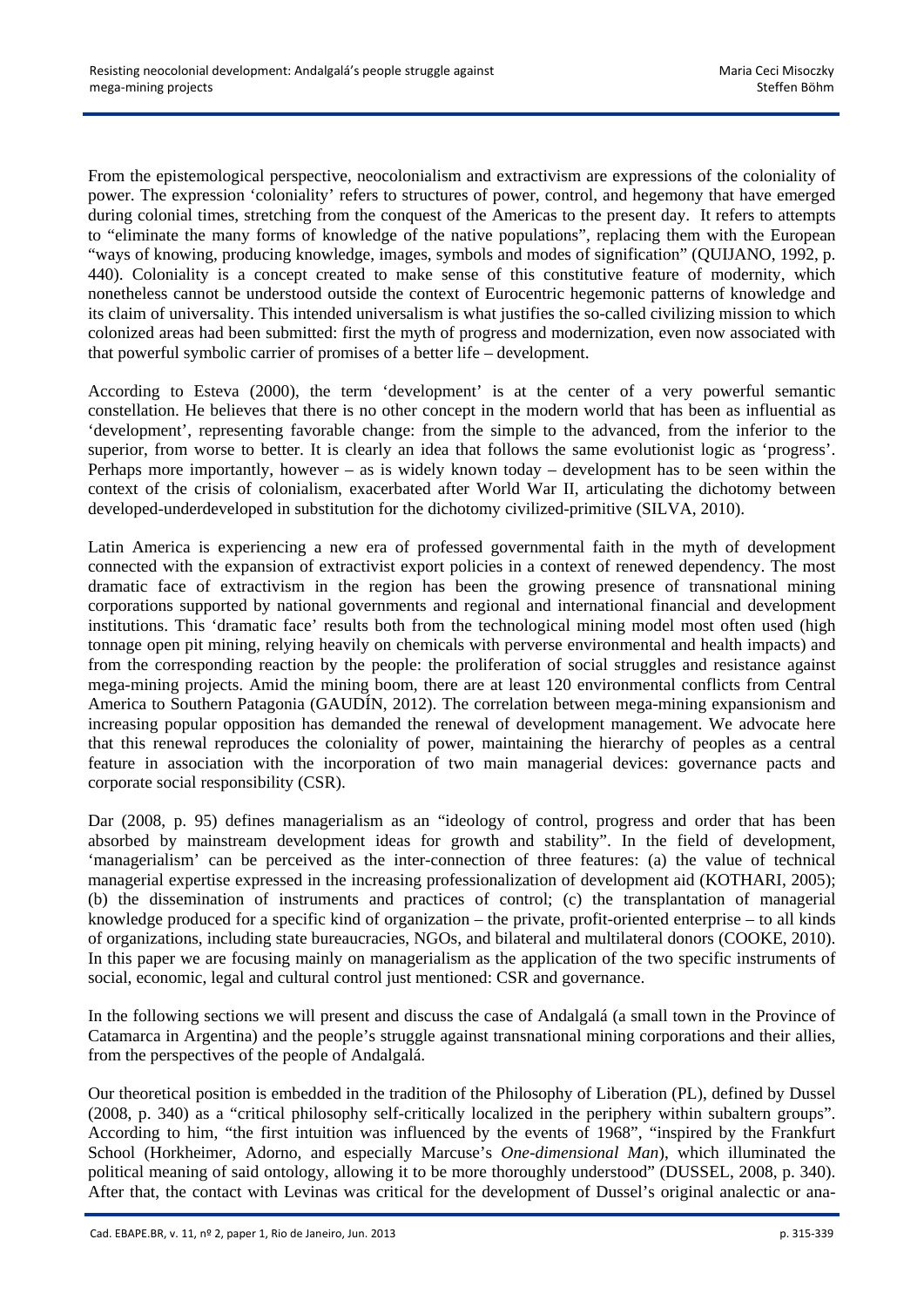dialectic method: the adoption of the absolute transcendence of the other as the point of departure. In the words of Mendieta (2001, p. 19), for Dussel, "the other is beyond the horizon of the already experimented and understood". Dialectics is "the method of self-reflection and self-projection of the same". The analectic moment requires the openness to think, to listen, to see, to feel, to taste the word from the perspective of the other; it is conditioned by humbleness, by an expectant solidarity. Therefore, a philosophy which reflects from the perspective of the other is a philosophy of liberation and the "politics of the other is an anti-politics, it is a political of subversion and contestation" (MENDIETA, 2001, p. 21).

The data presented here was collected from documents produced by the "Argentinean communities of NO", to whom we listened and talked to; we read their publications, saw their pictures and films; we opened ourselves up to this 'other'. 'Communities of NO' is a designation provided by Antonelli (2011, p.7) to identify the "network of environmental and citizens' *asambleas* (assemblies) as well as other actors who oppose mega-mining projects and share the same "ethical values, epistemic evaluations, and the promotion of citizens' consciousness disseminating the discourse of NO by different means (professionals, academics, media etc.)". We collected primary data during a field trip in August 2012, when we visited Andalgalá, conducting in-depth interviews with a range of activists. Excerpts from these interviews are in *italics*, making it easy to identify them without repeating the reference. The pictures we took during the research will also be presented without specifying the source.

After presenting and discussing the recent history of Latin American extractivism and the Argentina's mining boom, we introduce the struggle of the people of Andalgalá and the challenges they face, addressing the governance pact between transnational capital, the state and the mining company's strategy of CSR. In this paper we do not focus on discussing CSR from the perspective of the mining companies. Readers interested in this perspective can consult, for example, Jenkins and Yakovleva (2004) as well as Mutti, Yakovleva, Vasquez-Brust et al. (2012). We also do not adopt the approach taken by stakeholder theory, which we find as inadequate and even counter-productive. According to Banerjee (2008, p. 51), the term 'stakeholder' is often accepted uncritically and, at the same time, represents a form of "colonialism that serves to regulate the behavior of stakeholders". Instead, in this paper we are interested in understanding the consequences of CSR practices for the people's struggle.

Needless to say that we include ourselves in these 'communities of NO', hoping that this paper will contribute not only to increase the visibility of people's struggle against mega-development projects, but also to help raise awareness in our field against organizational and managerial practices that destroy the web of life and produce death (BANERJEE, 2008). We also defend, following Cooke and Dar (2008, p. 3), "the possibility of, and indeed the necessity for, an international solidarity in opposition to an amoral, virally pernicious, globalizing managerialism that tries to obliterate borders and difference".

## **A short history of recent Latin American extractivism**

The majority of Latin American countries are currently specializing in raw material exports, as shown by the increase of these in terms of exports and the growth of Foreign Direct Investment (FDI) in the area of natural resources: 35% of total investments in 2011 (CEPAL, 2012). In 2010, FDI for metal mining in Brazil amounted to 22%, in Chile to 41%, in Bolivia to 34% and in Colombia to 30% (ECLAC, 2011; AGUILAR, 2012). This expansion of the mining sector reflects the intense demand for raw materials by the so-called emergent economies, mainly China, as well as the increasing value of metals in the international market (CEPAL, 2012).

From a historical perspective, Machado Aráoz (2011) connects the present mining expansion with the accumulation crisis of the post-war period and the boom of the 1990s with the geopolitics of neoliberalism. According to him, the extraordinary growth rates after World War II included a high increase in the exploitation of natural resources. At the same time, in the context of the Cold War and of developmentalist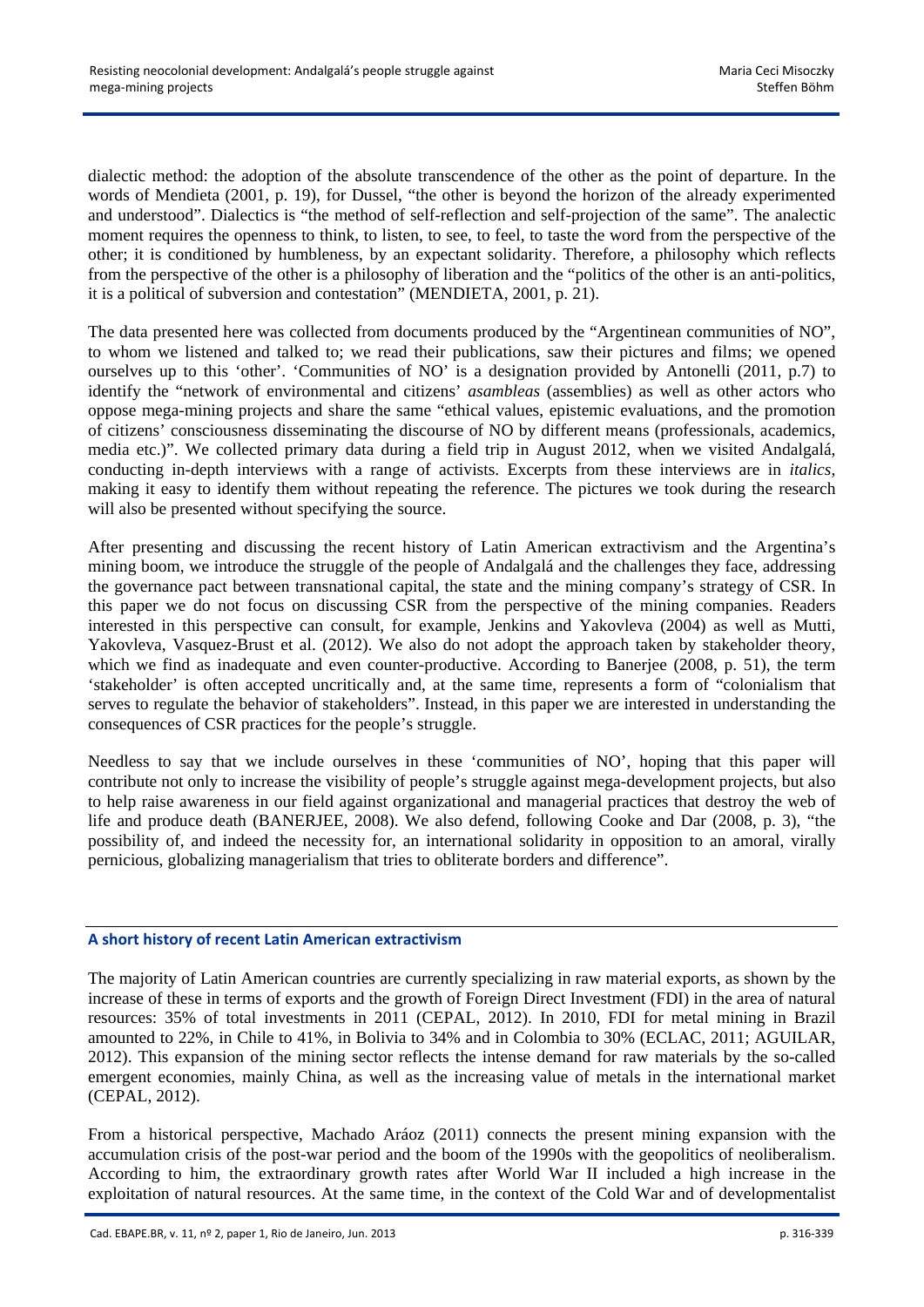efforts from peripheral economies of Latin America and from the newly independent Asian and African nations, a series of policies destined to nationalize the exploitation of oil, minerals and other non-renewable resources were put in place. These policies were also legitimized by the United Nations. In a Resolution of 1962 it declared that "the right of peoples and nations to permanent sovereignty over their natural wealth and resources must be exercised in the interest of their national development and of the well-being of the people of the State concerned" (UNITED NATIONS, 1962, p. 1). An emblematic expression of this policy was the nationalization of copper mines announced by Salvador Allende in July 1971.

This process of "subaltern peoples aiming at recovering the control over their territories as sources and reserves of natural resources" was at the root of the emergence of international institutional concerns about the environment (MACHADO ARÁOZ, 2010b, p. 41). A key document from that period was released in 1971, "The Limits to Growth" (MEADOWS, MEADOWS, RANDERS et al., 1972), which had been commissioned by the Club of Rome, an international think tank organization. In the following year, the United Nations Conference on the Human Environment was held in Stockholm. According to Machado Aráoz (2010b, p. 41):

> The new scenario of restrictions was the starting point for the emergence of a new environmental discourse generated at the institutional centers of world power as a relevant aspect in the configuration of new devices aimed at restoring the historical conditions of environmental injustices which define the modern capitalist ecological imperialism.

At the same time, a series of political and institutional transformations created the conditions for restructuring world power. For Harvey (2007, p. 69), "something radical occurred in global capitalism after 1970 or so". This transition "began at that time and became consolidated around the Washington Consensus of the mid-1990s". The new imperialism, which evolved after 1970 "entailed the construction, under the hegemony of Europe, North America and Japan, of battering rams to smash down all barriers to capital surplus absorption wherever they were to be found".

In Latin America, it was necessary to 'smash down' governmental barriers of political regimes oriented by national-popular projects. The most emblematic case was the overthrow of Salvador Allende's constitutional government in Chile. The acts of sabotage and terrorism actively supported by the United States produced the final event in the Latin American September 11, that of 1973. That coup represented the landmark of a long period of National Security dictatorships in the region (HINKELAMMERT, 1993), creating a favorable scenario for the implementation of neocolonial practices under neoliberal globalization (MACHADO ARÁOZ, 2011, p. 157):

> From a general point of view, the state terrorism not only had the 'political function' of dismantling the processes of mobilization and popular organization […], it also had a crucial 'economic function' for the instauration of the basis for a new cycle of expropriation.

As part of this new world power scenario, a new Meadows Report was produced, also commissioned by the Club of Rome. In "Beyond the limits: confronting global collapse, envisioning a sustainable future", the myth of unlimited economic growth was restated (MEADOWS, MEADOWS and RANDERS, 1992). This document was part of the set of discourses aimed at creating the era of "sustainable development" (WCED, 1987): an "extraordinary conceptual juggling act" (LANDER, 2011, p. 2) which defined as complementary what in fact is antagonistic (MISOCZKY and BÖHM, 2012).

At the same time, the World Bank began to offer fresh ideas and recommendations for developing countries regarding the mining industry. Andrews (1992, p. 11) reviews several innovations in mineral resources technology, emphasizing that this new technology "flourishes best in an atmosphere of commercial challenge and entrepreneurship". Therefore,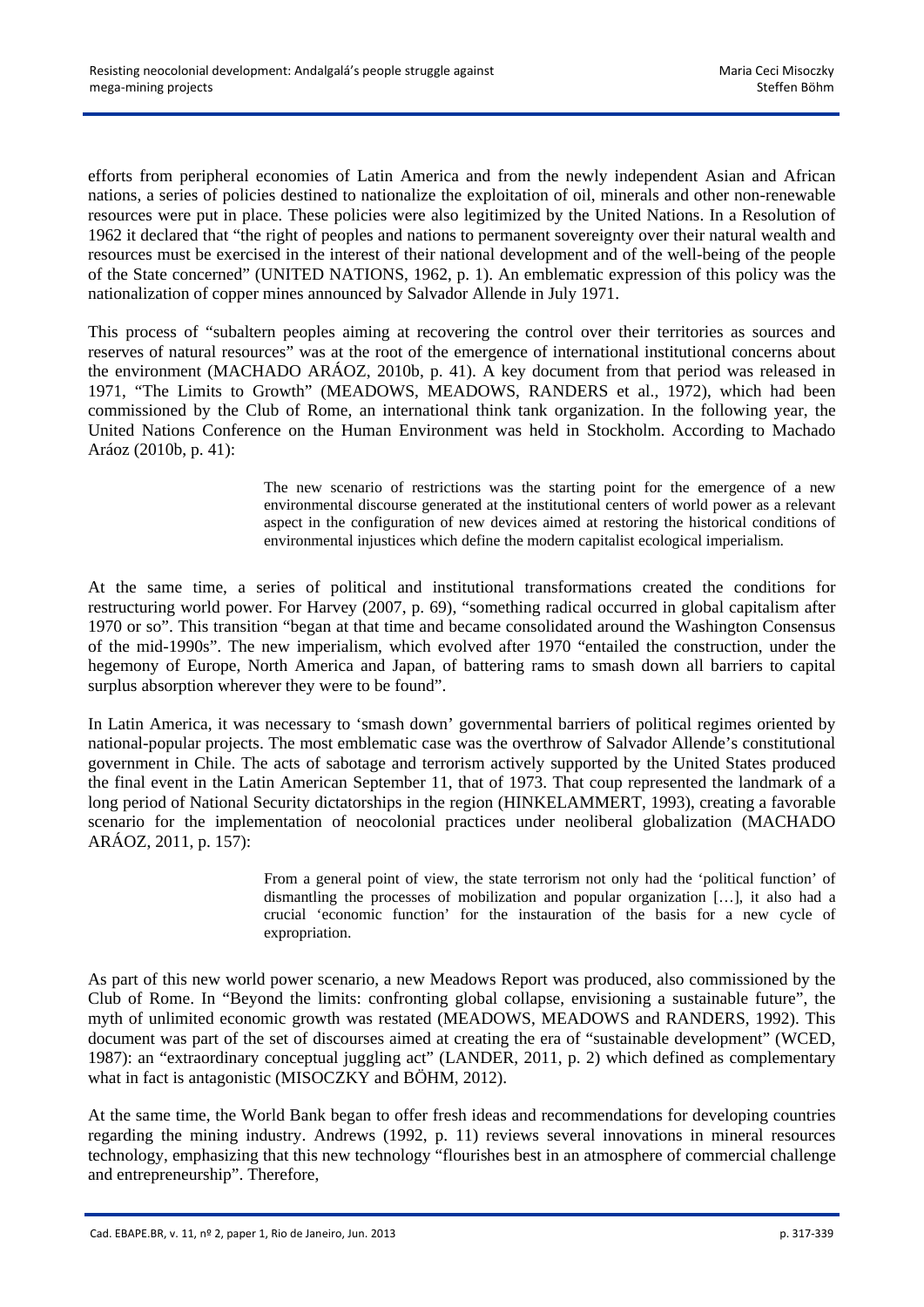[...] international donor agencies should continue to advise developing countries that reliance on free market mechanisms is a better alternative than direct government intervention in the mining sector. Excessive control, burdensome reporting procedures and unlimited discretionary power in hands of the government to grant or deny mining titles can be significant deterrents to the private investor and thus hinder the introduction of appropriate technologies (ANDREWS, 1992, p. 11).

In June 1994, the World Bank hosted and co-sponsored, with the United Nations Environment Program, the United Nations Conference on Trade and Development, and with the NGO International Council on Metals and the Environment, the International Conference on Development, Environment and Mining. The Conference Summary (WORLD BANK, 1994, p. 6) indicates the roles that should be played by governments after having privatized their mineral assets:

> The main role of the government should be to establish and maintain a supportive "enabling environment" that would allow private companies to be competitive in an international market. In its role as regulator, the government should take the initiative for: establishing a fair, consistent and efficient legal framework; creating and maintaining stable and supportive economic policies; promoting a solid technical infrastructure, both locally and on a national level; developing appropriate national and local government agencies responsive to the needs of mining enterprises; assisting in the development of policies and programs which will both utilize existing resources and personnel, and eliminate ineffective practices; encouraging diversification with the goal of eventually removing government subsidies; encouraging foreign investment, and welcoming new foreign skills and structures when appropriate; working with local financial institutions to improve access of mining companies to local loan sources; and ensuring that investors have equal access to the nation' mineral resources.

As a response to the continued encouragement, by the World Bank and other international agencies, to the commitment of governments to extractive growth as a development strategy, since the 1990s over ninety countries have rewritten their mining and investment codes (BEBBINGTON, HINOJOSA, BEBBINGTON et al., 2008).

As would be expected, in Latin America, Chile was the first country to engage in experimentation and implementation of a set of institutional reforms, starting in 1974 with new rules for foreign investment and continuing in 1981 with the new law on mining concessions and the water code, and in 1983 with the new mining code. According to Machado Aráoz (2011), these codes were edited around three pillars: total legal security for foreign investment in mining, fiscal and commercial benefits, and weak environmental control.

The articulation between Pinochet's experimentations and the World Bank stimulus packages – ideas associated with loans to accelerate institutional and legislation reforms – created a privileged space for the expansion of mining activities in the region. Following this trend, new mining laws were promoted in Peru, Bolivia and Ecuador (1991), Mexico (1992), Brazil (1996), Guatemala (1997), Honduras (1998), and Colombia (2001). The Argentinean reform started in 1993, under Menem's government (MACHADO ARÁOZ, 2011).

# **Argentina's mining boom**

The Law of Investments in Mining 24.196/1993 assures fiscal stability for 30 years; reimbursement of VAT on exploration activities; exemption from tariffs and customs duties on capital goods, special equipment, or components of such goods. It also assures that mining servicing companies enjoy equal benefits: profits from mines and mining rights that are destined to increase company capital do not require income tax; the capitalization of mining reserves can reach up to 50%; there is VAT advanced reimbursement and financing in the case of new projects or the substantial increase in production capacity. Also assured are tax exemption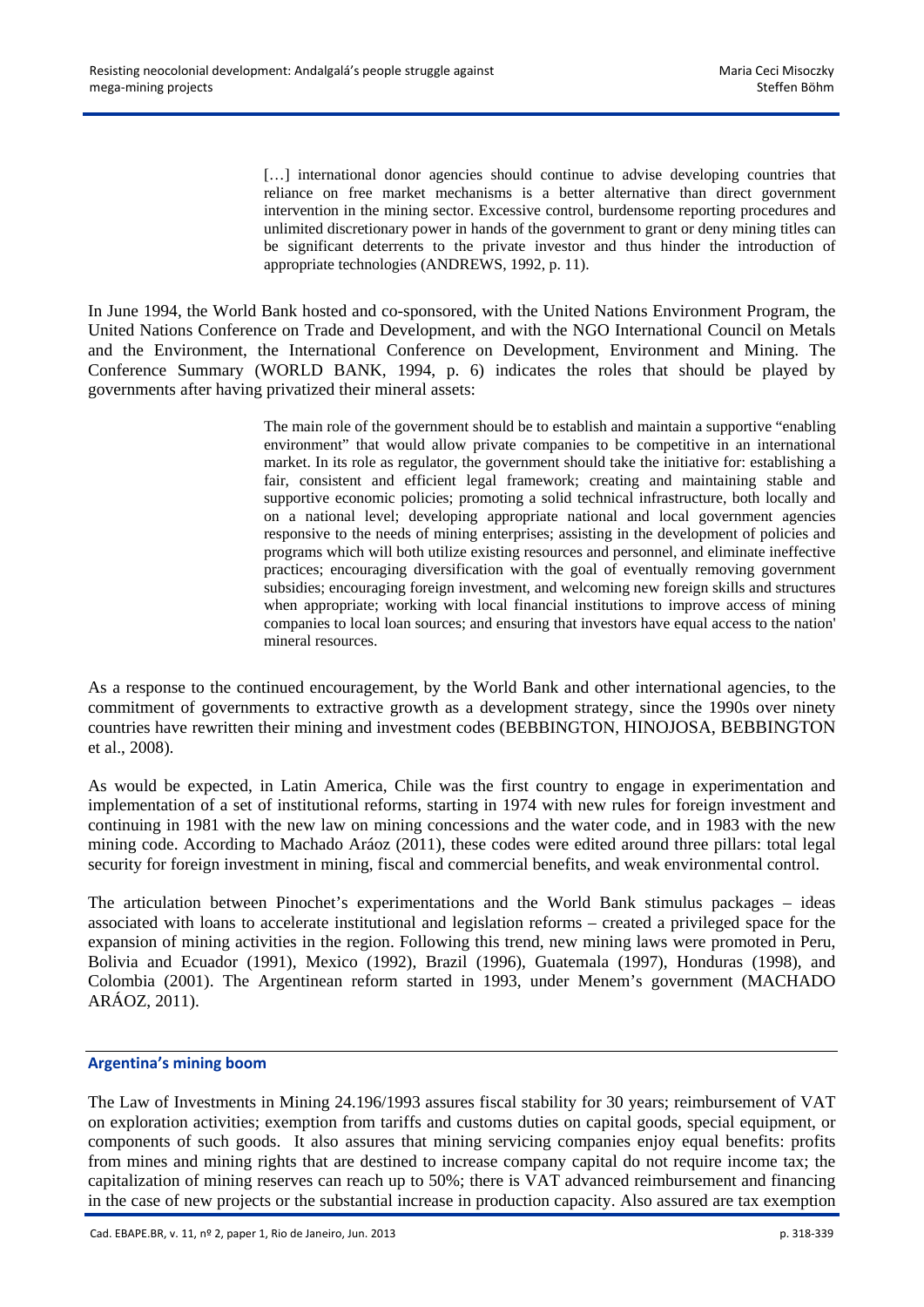on mining properties and accelerated amortization and royalties are limited to 3% at the mouth of the mine. Also in 1993, Law 24.228 was passed, harmonizing the provincial mining procedures and establishing public biddings for large scale mining. As part of this agreement, the provincial governments agreed to lift all municipal taxes, rates, and documentary stamp taxes that might encumber mining activities; it also included the reimbursement of VAT fiscal credit stemming from investments in exploration twelve months after expenses have occurred. The legislation was complemented by Law 24.585/1995, the Environmental Protection Code for the Mining Industry, which requires that each provincial government creates an enforcement authority, introducing the concept of 'sustainable development'. In Giarraca's (2007, p. 4) view, it is this legal framework which has paved the way for "the enormous flux of foreign capital that has flooded" into Argentina over the last few years.

The Argentinean Mining Laws are an expression of how "distinctive institutional and administrative territorial arrangement" produces a "regional configuration in the divisions of labor and of production systems" that results from "the conjoining of economic and political forces" rather than being "dictated by so-called natural advantages" (HARVEY, 2010b, p. 196). As a result of these institutional and administrative territorial arrangements, the evolution of this activity in Argentina over the last decade looks as follows: a cumulative export growth of 424%; from 18 mining projects in 2002 to 614 in 2011; a cumulative minerals exploration growth of 664%, from 135,000 meters in 2002 to 1,031,600 in 2011; a cumulative investment increase of 194%; a cumulative production growth of 841% (ARGENTINA, 2012a).

Another governmental document presents mining as a state public policy, advertising  $2.3$  million km<sup>2</sup> with geological potential for the development of mining (ARGENTINA, 2012b). This is an astonishing proposition, considering that the whole country has around 3.75 million km<sup>2</sup>. The implication would be the transformation of around 60% of the country into open pits. The same document advertises the existence of specific legal apparatus, following international patterns, and a competitive taxation scenario. Very true remarks! However, the same cannot be said about the following remark: "metallic mining developed with non-contaminating technologies" (ARGENTINA, 2012b, p.16).

In fact, mega-mining projects, based on the dogma of development and on the fallacy of the endless availability of natural resources, have an enormous adverse impact, promoting territorial fragmentation and destroying any chance of a multidimensional organization of labor and production. They are an example of a practice that, "with respect to the physical world and within the web of ecological life [...] changes the face of the earth in often dramatic and irreversible ways" (HARVEY, 2010b, p. 185).

As a consequence, amid the mining boom, an explosion of social protests and confrontations has arisen all over Argentina. Under the slogan "No a la mina", the opposition against plunder and contamination has mobilized a variety of resistance movements, which have been actively confronting the extractive model of development driven by national and provincial governments in association with transnational corporations. As Harvey (2010b, p. 203) indicates, "the institutional and administrative arrangements within a territory are, theoretically at least, subject to the sovereign will of the people, which means they are subject to the outcomes of political struggle".

# **Andalgalá: the people's struggle to become Lord of the High Mountain**

In the 1990s, the province of Catamarca presented the ideal location and symbolic condition to become the first economic enclave for a transnational mega-mining company in Argentina. In a context of structural poverty and chronic unemployment, the promises were that the mining investments would bring development and modernization (MACHADO ARÁOZ, 2009) for a region full of unexploited reserves of metallic and non-metallic minerals. As a result, the provincial government authorized around 1,200 areas for mining exploration.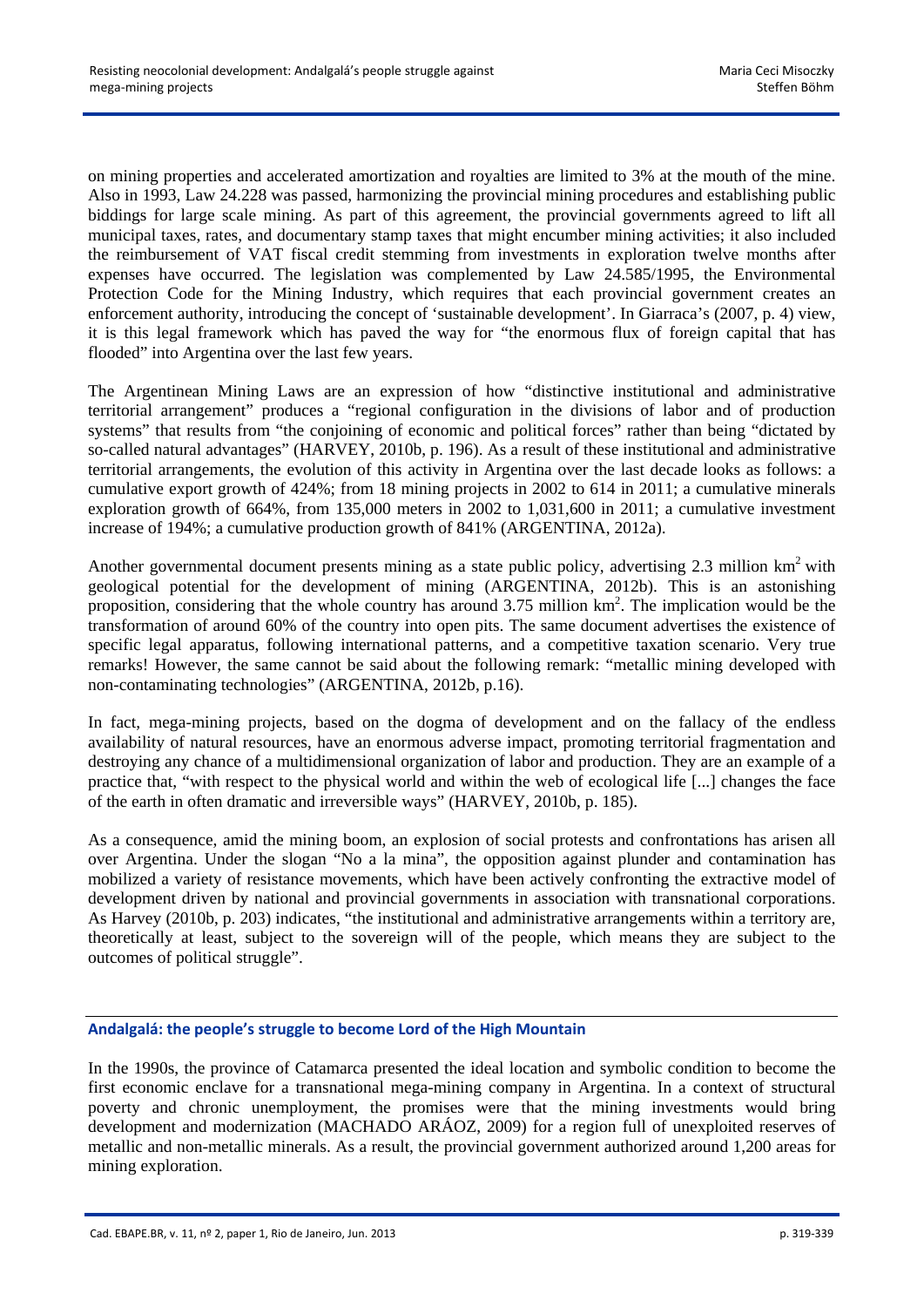Minera Alumbrera exploits the major gold, silver and copper vein in Catamarca and Northeastern Argentina. The company is a joint venture involving the British-Swiss Xstrata (50%), and the Canadian mining companies Goldcorp (35.5%) and Yamana (12.5%). Minera Alumbrera's output for 2011 included "446,718 tonnes of copper and gold concentrate, 32,445 ounces of dore gold and 1708 tonnes of molybdenum" (XSTRATA, 2011, p. 23). Concentrate is the mass of rock and water that the company transports via a slurry pipeline to the city of San Miguel de Tucumán, covering a distance of 316 km and carrying more than 100 tons per hour. From there, after dehydration, the minerals are transported by the company's trains to the river port of General San Martín, in the province of Santa Fe, covering a distance of 800 km. The port complex has a storage capacity of 60,000 metric tons and a loading rate of 1,250 tons per hour. Minera Alumbrera occupies a total area of 5,800 hectares where the open pit is located, and also workers' camps, an airport, the grinding and concentrating plant, and the tailings dam (XSTRATA, 2012). It is allowed to use 1,200 liters/second of water, the equivalent of 100 million liters per day (MACHADO, SVAMPA, VIALE et al., 2011).

Minera Alumbrera commenced operations in 1997. It is located in the Departments of Belén and Andalgalá. The towns closest to the mine are Andalgalá, Belén, Santa María, Hualfín, Mina Capillitas, Amanao, Chaquiago and Farallón Negro. The contamination risks affect three provinces: Catamarca, Tucumán and Santiago del Estero. The mine is located 70 km from Andalgalá.

#### Figure 1

## **Minera Alumbrera's open pit**



Source: Marcha (2012).

Andalgalá, in the Quechua language, means "Lord of the High Mountain". The town has around 18,000 inhabitants according to the 2010 census. It is a "poor town under a mountain of gold" (LAVACA, 2006, p. 1). This is the reason why, in the first years, the people welcomed the announcement of the mining project. The people had good memories of mining, which was the region's main economic activity from around 1880 to 1920. As we were told, "*it remained a good memory from an activity that was a pillar of development, forgetting that it was then that the forests were destroyed to provide wood for the foundry*". After that, "*we lived the splendor of agriculture and livestock production. There were around 50 wineries, some of them winners of international prizes. However, after a time this splendor started to decrease. One of the reasons was that the trains which transported goods stopped running. We remained with the memory that mining was an important source of development and we had no idea of what an open pit mine was*".

The good memories and the ignorance of the new mining technologies associated with the government and company's advertisements of progress and development created the conditions for the project's acceptance.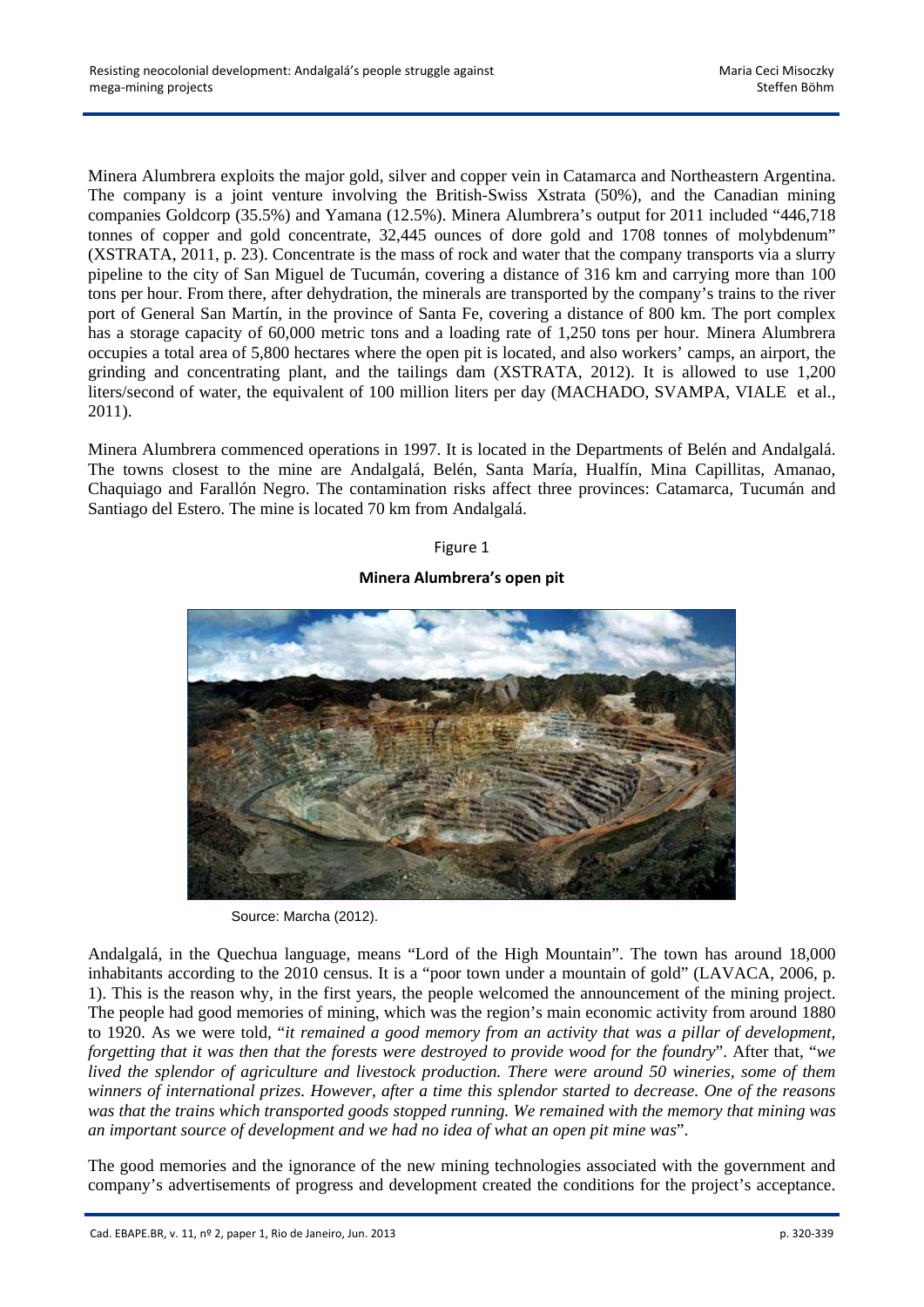Minera Alumbrera and associated public officials promised to build a neighborhood for 5,000 people, schools, a high complexity hospital, to pave roads and, mainly, to provide 6,000 jobs. None of these promises were fulfilled and, according to the former mayor, a mining supporter, "no more than 40 or 50 persons from Andalgalá have an effective job at the mine" (LAVACA, 2006, p. 2).

"*Suddenly, we were going to become Hollywood. Then, we realized that this is the big lie mining companies tell everywhere. Instead, mining is a symbol of resource plundering, it generates unemployment and is incompatible with any other type of economic production, and it is also synonymous with corruption*".

By then, the people from Belén had already created the Voice of the People, a social movement organized mainly by unemployed people. At first, their demand was for the promised jobs, denouncing the lies of the company and the politicians. Between 1998 and 2000, the protests became more radical, with a series of roadblocks preventing the access of trucks to the mine and demanding jobs. As an answer, the company began to offer rotating and temporary jobs in an attempt at demobilization. It did not work. In fact, the conflict increased, due to the frustration of local businessmen who were expecting an expansion of commerce and of neighbors expecting infrastructure improvements. Another complicating factor was the insistent presence of a suspended mist of dust which changed the sky of Belén and the deterioration of many adobe houses affected by the traffic of big trucks and machinery. It also became public that families closer to the mine had to leave their small farms because of the death of their animals, deterioration of water sources and the closure of traditional paths. This is the wider context that led to the creation of the Living Forces of the West, a meeting space for neighbors and businessmen of Belén, Santa María and Andalgalá (MACHADO ARÁOZ, 2009).

At the same time, students taking courses related to health issues at the University of Córdoba came home for their vacations in Andalgalá. "*They had been alerted by certain doctors about the increase of diseases in the hospitals since the mining had begun operation. Simultaneously, as this information reached the people, the company was going to the schools to convince the teachers that the mining was going to bring wealth and progress.*"

In this context, the people from Andalgalá began to study the impact of open pit mining, learning from Chile's and other experiences. Two people from the town went to Esquel, in the Patagonian Argentina, and learned about the struggle against Minera El Desquite, which resulted in a referendum, with 81% voting against the operation, followed by the project's suspension (MARÍN, 2009). People began to realize the perverse nuances of the development model offered to them (GALLEGO and KANTOR, 2010).

"*What we did was to study and learn. The mine forced us to understand economy, biology, geology… Then we started to denounce what was going to happen to us: in the streets, visiting homes, showing movies in the squares. At first the people did not believe in what we said*". In March 2000, "*during a summer, with the storms, the water always came turbid. Some people still did not believe that the water's turbidity and the mine were related. Then, a group of us tried to enter the mine. It was not allowed. We took horses, a camera, and went there. The video was very important in convincing the people.*"

On 12<sup>th</sup> July 2000, the day of the anniversary of the founding of Andalgalá and of a traditional parade, a small group of persons decided to take a step beyond the small meetings and to perform a public action under the identification of "Vecinos Auto-Convocados por la Vida" [self-convened residents for life]. One of them described the events to Gallego and Kantor (2010, p. 7):

> At first we were in front of Graciela's house, Aldo was preparing a wagon with a lot of animals' bones that I don't know from where he took. He was dressed as Death ... and Claudio, my son, was walking before the wagon playing a drum. There were just a few of us when people started to cheer and applaud. Alberto, on one side and I from the other were telling them not to applaud us, but to join us if they agreed with our position … when we reached the end of the march there were thousands of us, we were thousands … and we cried, cried, and held each other.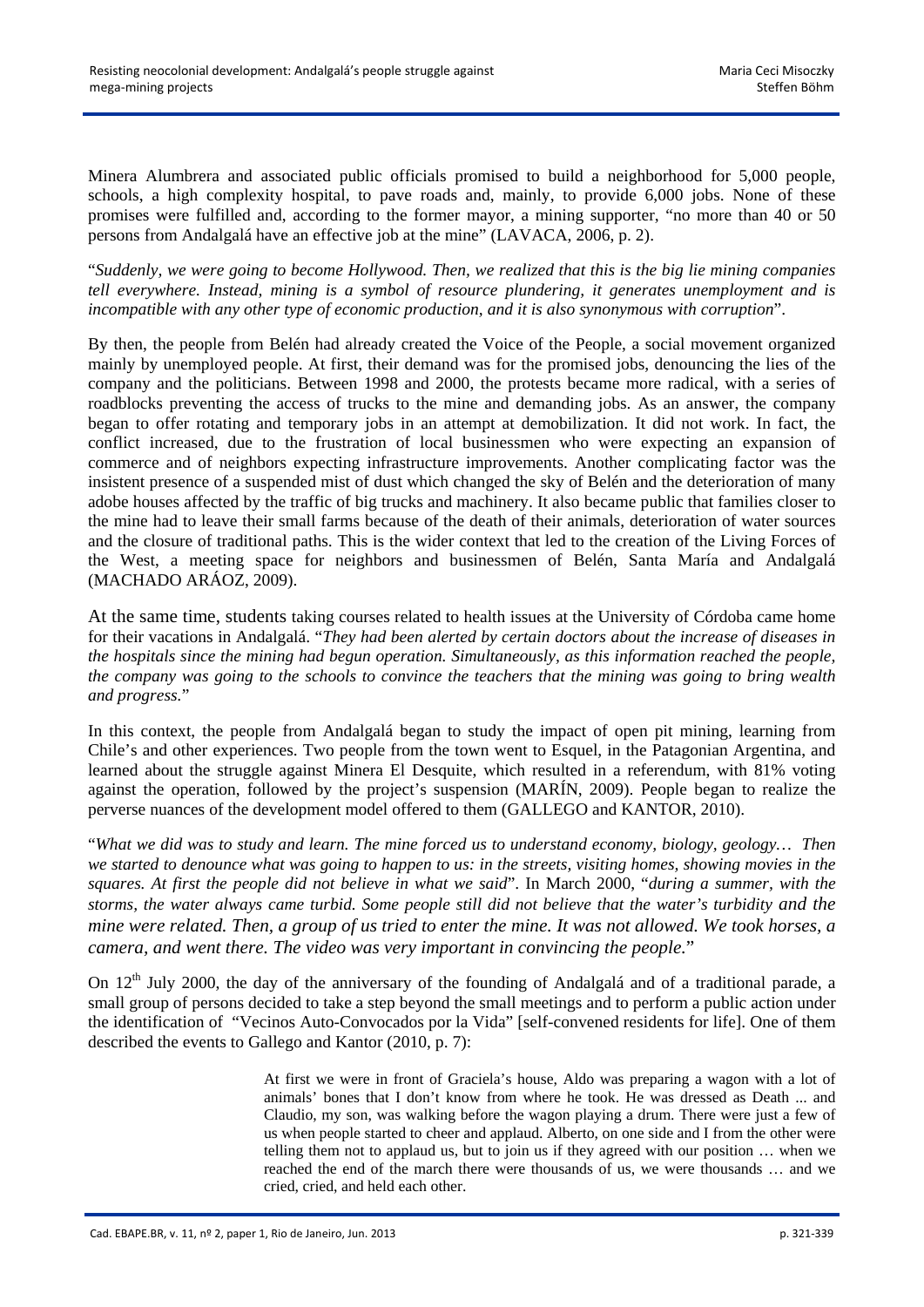This was a landmark of the process of becoming a people, no longer a mere "number, a body, a thing", but a collective which "denies the economic-bureaucratic rationality, which refuses to act following the discipline imposed by the hegemonic power and incorporated over the years" (VILLEGAS GUZMÁN, JOB and HERNÁNDEZ, 2010, p. 10). The organization resulted from the necessity of defending life. It emerged from a sense of urgency, from the conscience that development is a fetishist symbol that has adverse material implications for the people.

The opposition to the mine already in operation continued with meetings geared towards learning and disseminating information, exchanging with other communities affected by mining projects and contamination. It also continued with public actions, mainly in the form of marches.

"*Since 2006 water has become clearly the central issue. Water is a public good and cannot be privately appropriated because it affects all the community and our lives.*" In the words of another activist: "*This is not development. Development is another thing. Mining companies are like elephants in a bazaar. Before we used to drink water from the river, now 40/50% of the population brings water from other places*". Also, "*water provided the common ground for a wider alliance, including soya bean producers. It helped to discredit the discourse of development and sustainability*".

In December 2009, the people learned that they were under threat from another mega-project: Agua Rica, which Yamana, the Canadian minority shareholder in the Alumbrera mine would develop. Yet, in September 2011 Xstrata and Yamana announced that they have reached an agreement providing Minera Alumbrera Limited the exclusive option to acquire Yamana's 100% interest in the Agua Rica project, effectively meaning that the current corporate arrangement would be continued after the expiry of the Alumbrera mine.

Agua Rica is a project to obtain copper, molybdenum and gold using the same technologies already in place at La Alumbrera. It would use 390 liters of water per second, almost 34 million liters per day. However, the consumption of water estimated by the population of Andalgalá is much higher: 100 million liters per day. The planned new mine would be much closer to Andalgalá, only around 17 km from the town center, and the environmental risks would be even greater than those of La Alumbrera. The project would begin in January 2010, but it did not due to the resistance and the absence of the social license, as it is going to become clearer in the following paragraphs.

Agua Rica, is named after a nearby glacier, whose water is a source of life for the town. "*The glacier releases water slowly. The cycle of water is the cycle of life and they come to take away the water of our cycle of life. First we were happy when we found out that we had gold. Now we understand that the gold is not ours. We should go back to our origins, to plant olives and grapes, to produce oil and wine, to plant vegetables in communitarian areas such those you can see over there. We need to protect our source of water to go back to our origins.* "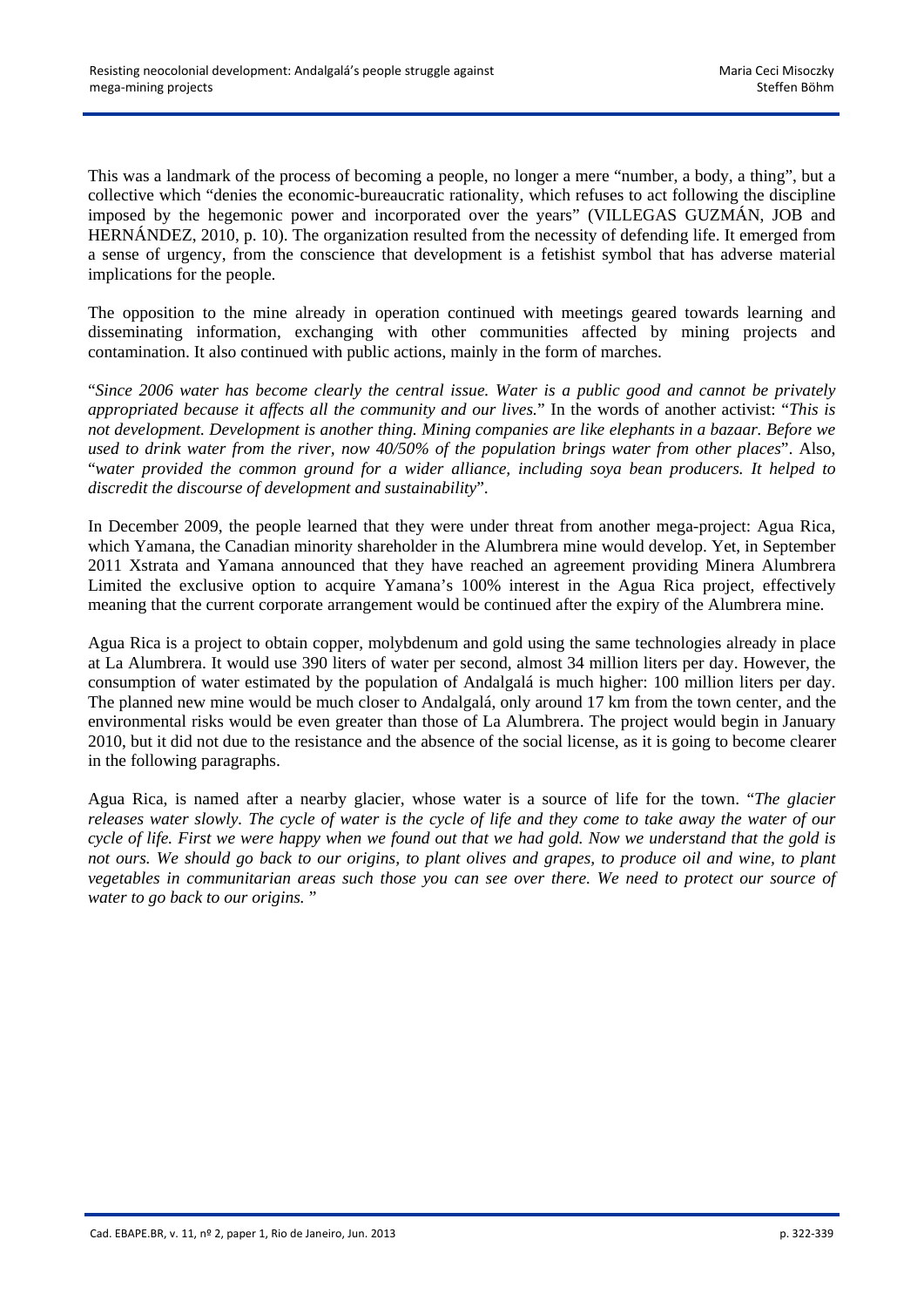## Figure 2

## **Agua Rica – the new mining altar of sacrifice**



Also, in 2009 the people of Andalgalá found out that the provincial government had given the Billiton Group permission to explore an area that covered almost the whole town. In case of positive finds, compensation would be paid to the residents who would have to leave their properties, because "the priority is development" (LAVACA, 2010b, p. 1).

This was the context of the creation of the Asamblea El Algarrobo:

In December  $13<sup>th</sup>$  2009, the teacher Aldo Flores was with some neighbors watching the documentary *La fuente del jardín de tus artérias*, with testimonies of how different groups had organized *asambleas* to oppose multinationals. Aldo was obsessed when the night was over: "if we do not act quickly, they will pass over us". With one neighbor, Raul (this is not his name, but he asked not to mention his real name in order to avoid the increase of unemployment indices), he went to the communal path that starts at Chaquiago, in El Potrero district, and goes up to Agua Rica. 6 km from Andalgalá, at 7:00 am on 14<sup>th</sup> December, he took the large Argentinean flag he had with him and stood strategically under the algarrobo that is in the terrain of Don Nelson Medina […]. He also stood on one side of the path, Raul on the other, holding the flag. "The idea was: let's go and if the others want they would come. We didn't block the road, but explained to the people what was happening. Everyone could pass, except the trucks going to Agua Rica". At 8 am, another neighbor arrived, replacing Raul who had to go to his work. At noon, two more. The mobile phone was receiving messages all the time. When the night came, we had more the 200 people: workers employed and unemployed, architects, housewives, teachers, doctors, businessmen, rural workers, students… A new asamblea was born: El Algarrobo (LAVACA, 2010b, p.2).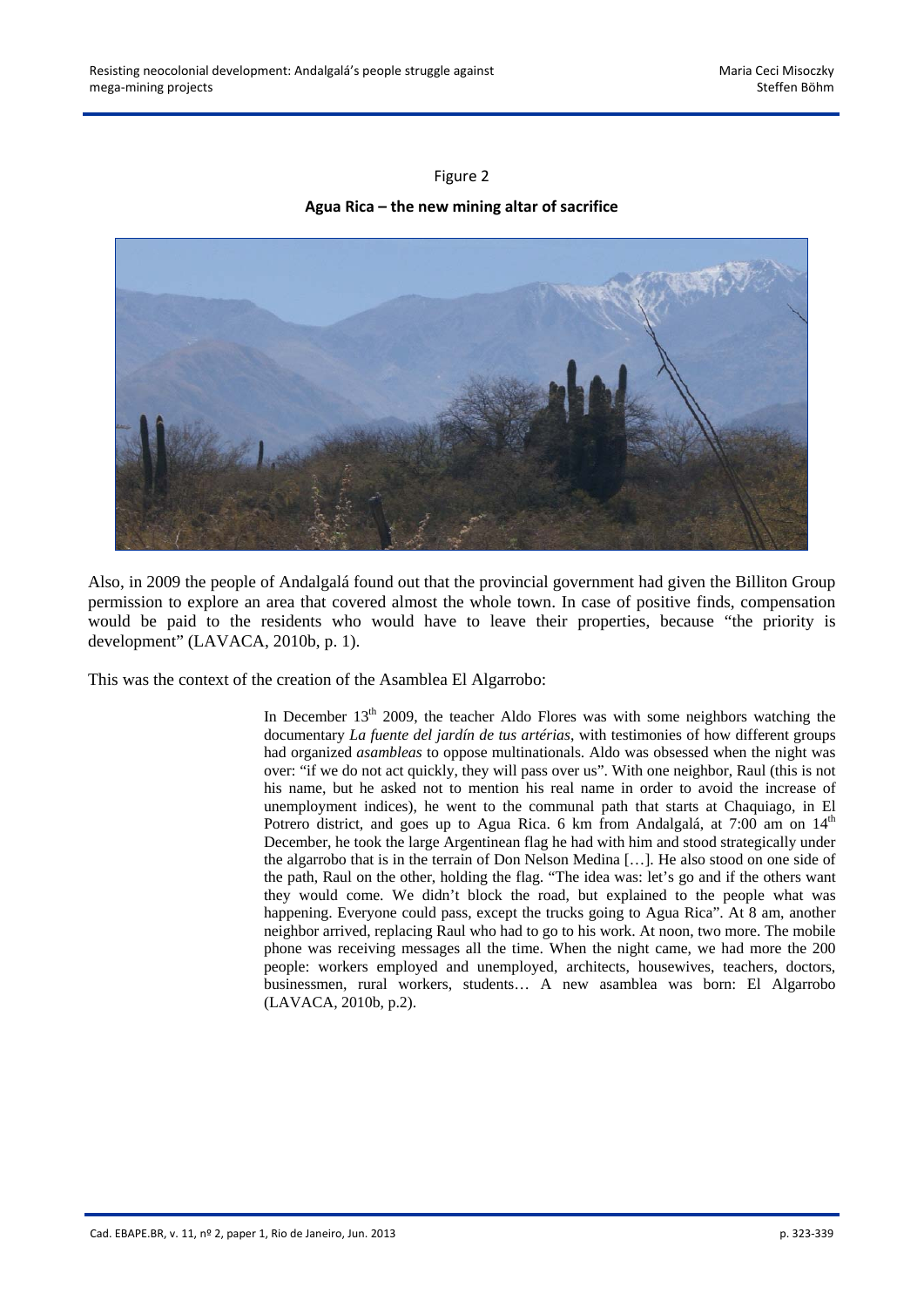#### Figure 3

## **Asamblea El Algarrobo's visual identity**



Source: Asamblea El Algarrobo (2012).

The place under el algarrobo is where a community in asamblea is blocking a project that is three times bigger than that of the existing mine. It exhibits: Argentinean flags, an image of San Expedito - patron of the good and urgent causes, a skull with vampire teeth and the slogan NO A LA MINERÍA, an image of Our Lady of the Valley – protector of Andalgalá – with a hole in the right arm which resulted from a rubber bullet shot during the repression that, as we can see, included everything and converted the image into a motive of popular astonishment for reasons both miraculous and ballistic. At one corner, the classic face of Che Guevara (who would never have imagined his posthumous and globalized role as a San Expedito of dialectical materialism) (LAVACA, 2010b, p. 1).

The repression mentioned above happened on  $15<sup>th</sup>$  February 2010, just two months after the creation of El Algarrobo. That day, around 300 activists sat in the middle of the road, in a Gandhi-like pacific protest to block the passage of mining trucks on their way to Agua Rica. The convoy was under the protection of public (local and provincial) and private (Grupo Kuntur) security forces. The repression began in the afternoon and continued during the night, resulting in hundreds of people being injured and 40 arrests (LAVACA, 2010b).

#### Figure 4

#### **The people and the repression of February 2010**



Sources: Lavaca (2010b, 2012).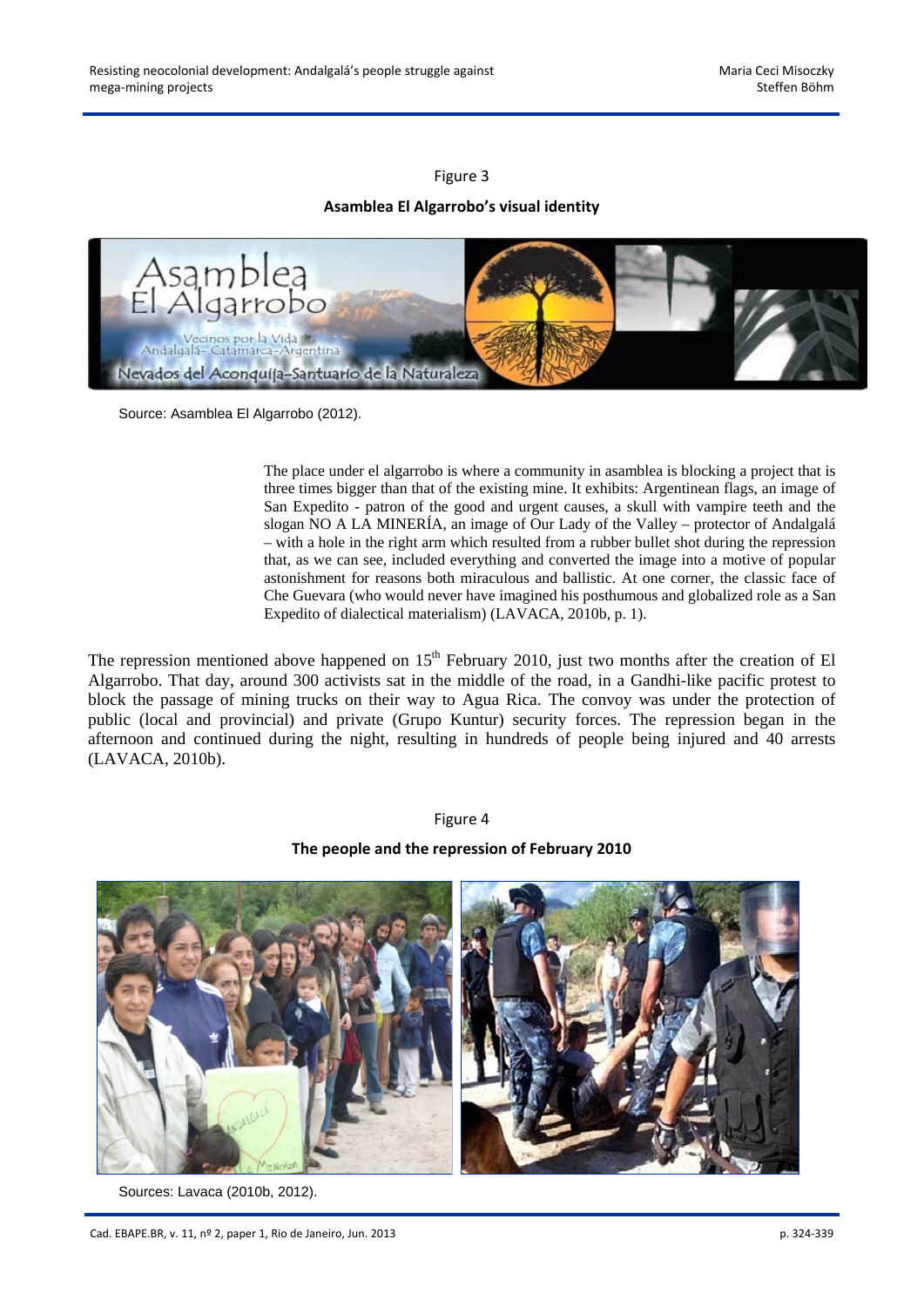That night, the town was shaken by a popular uprising, with the population attacking the mining office, the jail and the town hall, which was partially burned down. After these events the provincial government suspended the activities related to Agua Rica until the return of social peace (LAVACA, 2010b).

In January 2012, an articulated action of *asambleas* from Catamarca and Tucumán blocked access to La Alumbrera. "*After 20 days, when the company began to suffer from lack of material with which to work, the repression started. As usual, there were provincial public and paramilitary private forces, this time with the logistic support of the national gendarmerie.*" On January 26<sup>th</sup> and 27<sup>th,</sup> there were arrests and repression in Santa María; in February  $8<sup>th</sup>$  it was the turn of Belén; on February  $10<sup>th</sup>$ , men, women and children were violently attacked in Amaicha del Valle; on February 13<sup>th,</sup> the homes of eight asambleístas of Andalgalá were searched by police, who were looking for non-existent Molotov cocktails. Finally, for ten days, a group of people connected to the mine blocked access to Andalgalá with the complicity of public forces. During these days, local activists, journalists, members of the national parliament and public figures, such as the Nobel Peace Prize recipient Adolfo Pérez Esquivel were harassed and threatened. Some were forced to leave the town and were followed for 50 km (ARANDA, 2012). It was a renewed version of a well-known perverse practice of intimidation:

> In the North of Argentina a scene has taken place that repeats itself tragically and monotonously everywhere in the mineralogical region of Our America: the repressive violence of the state used against citizens in order to defend the predatory interest of transnational capital. How sad is the landscape of today's colonialism, when ecological devastation is implemented with political expropriation and repression. […] All around us the same political landscape: governments and public institutions using public force to defend the corporations and to repress resistance. […] And they act, they say, to combat poverty, to foment progress … It is the only way we have for development, they say … […] Development is the name of coloniality, a mental state, affective and political, in which the domination and destruction of our vital energies, of our resources and our dreams makes unnecessary the occupation by foreign forces (MACHADO ARÁOZ, 2012a, p. 2).

**The neocolonial governance pact: CSR and the violence of development** 

"When Colombo arrived they brought gifts, such as mirrors, to the indigenous; the difference is that now we are paying for the mirrors". These ironic words were used by an activist to refer to Minera Alumbrera's CSR program, which stands in stark contrast to the repressive tactics used by the company as well as private and governmental security forces against the population of Andalgalá and other activists. In the company's words:

> Corporate Social Involvement (CSI) comprises a set of voluntary decisions to contribute to sustainable social, economic and environmental development. CSI is a new management paradigm that involves a long-term business vision to include such values and ethics, transparency and accountable decision-making into our business strategies and activities (XSTRATA, 2011, p. 17).

Despite naming its program 'CSI', it is clearly referring to CSR, usually defined as "the voluntary initiatives enterprises undertake over and above their legal obligations" (HOPKINS, 2007, p. 198), focusing on the socalled Triple Bottom Line, which is analogous to the economic, social and environmental performance priorities implicit in the notion of sustainable development (ELKINGTON, 1997).

CSR began to emerge in the early 1980s, yet only became a mainstream force after the 1992 Rio 'Earth summit', which, as part of a wider development of neo-liberalism, sedimented a move from government regulation to industry self-governance and self-regulation. CSR is clearly a Western construct (HILSON, 2012), best portrayed by the very influential Harvard Business Review article by Porter and Kramer (2006),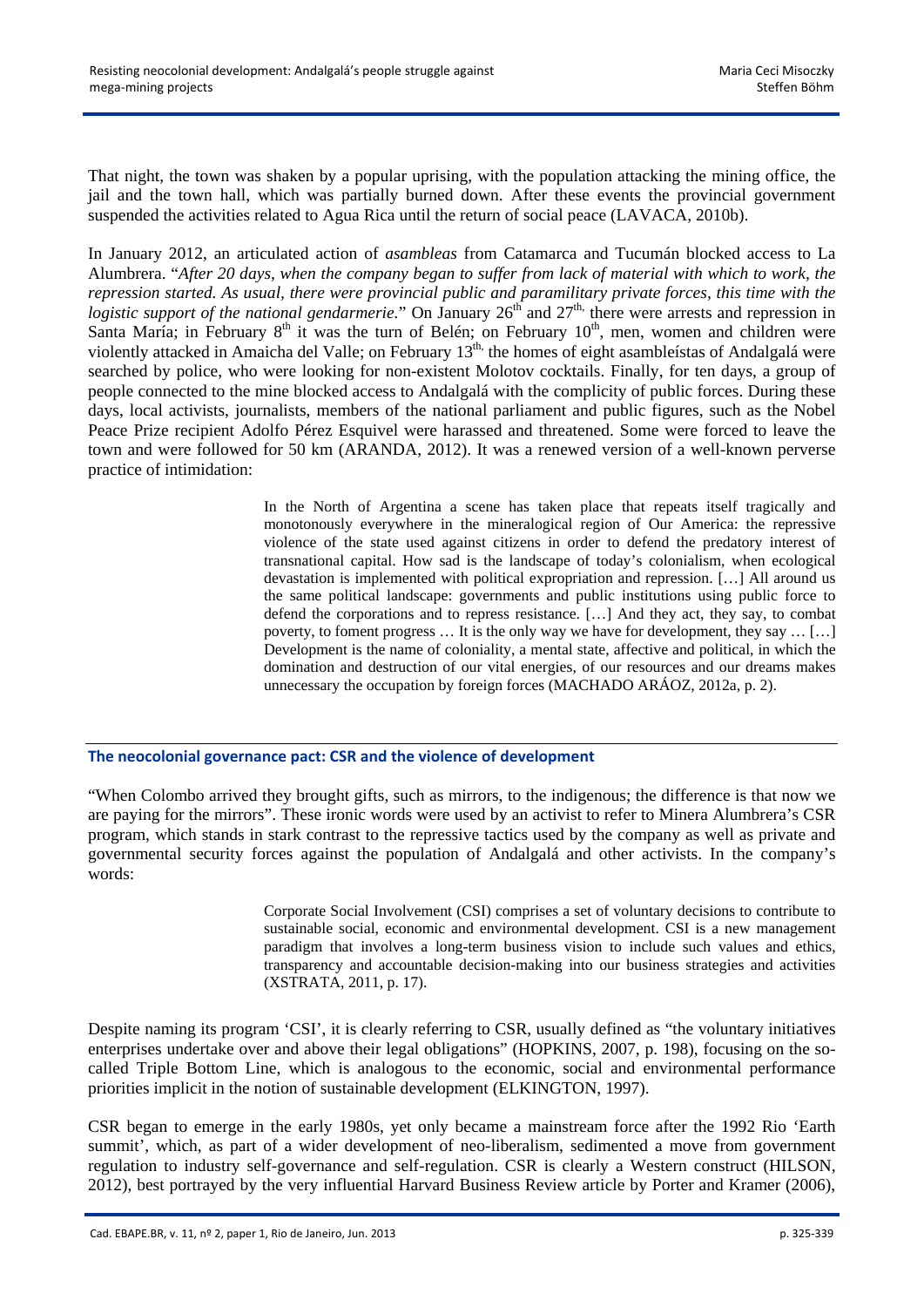linking company performance to investment into CSR. In short, what these authors stand for is a growing business perception that 'it pays to be good'; or what Burke and Longsdon (1996, p. 495) call "CSR pays off".

The mining industry has embraced the notion of CSR driven by business imperatives in a context of growing crisis of legitimacy. The awakening to CSR has been related to the confrontation involving Bougainville Copper Limited, a subsidiary of Rio Tinto, and the indigenous people of Bougainville (Papua New Guinea) which resulted in the mine's closure in 1989 after a civil war broke out. Around 15,000 people died between 1989 and 1997 as a consequence of the government's bloody suppression of Bougainville rebels who had opposed the company. Rio Tinto had a key role in forming the Global Mining Initiative (O'FAIRCHEALLAIGH, 2008). A publication of Rio Tinto explains the emergence of the Initiative:

> Late in 1998 a meeting of a number of international mining company leaders recognized that the industry needed to be more effectively engaged in decisions affecting its future. The leadership group grew to include 10 mining companies who are all members of the Geneva-based World Business Council for Sustainable Development (WBCSD). […] The GMI group asked the WBCSD to act as their agent to initiate a process of analysis of the role of mining, minerals and metals in sustainable development. The WBCSD contracted the London-based International Institute for Environment and Development (IIED) to develop a scoping study. This led to the formation of the independent Mining, Minerals and Sustainable Development (MMSD) project, of which IIED is the manager (RIO TINTO, 2002, p. 2).

One of the first documents released by IIED (2002) referred to the need of generating confidence in the mining industry, expressing MMSD's objective of bringing the concept of CSR to life. CSR was considered to be key for generating cultural acceptance of large-scale mining activities, which, and that was MMSD's hope, should be considered as a factor of sustainable development (ANTONELLI, 2009).

The International Council of Mining and Metals (ICMM), created by the GMI, in 2001, as a multistakeholder research initiative, launched a document in 2006, stating the "need of a substantial cultural change" in the sector (ICMM, 2006, p. 5). Since 2003 ICMM has been working under ten principles, including the contribution "to the social, economic and institutional development of the communities in which we operate" (ICMM, 2003, p. 1). ICMM has been producing a series of manuals such as the "Community development toolkit" (ICMM, 2005) and the orientations for "Handling and resolving local level concerns and grievances" (ICMM, 2009).

Kemp, Boele and Brereton (2006, p. 392) analyze the initiatives and principles outlined by these organizations and found evidence that the mainstream minerals industries embraced the notion of CSR and are "investing considerable resources in developing and implementing management systems for community relations", as a "response to the growing challenges minerals companies face in achieving and maintaining a social license, or freedom, to operate". According to the authors, it is now recognized that these companies "face a considerable risk if they operate without the consent of affected communities" (KEMP, BOELE and BRERETON, 2006, p. 394). However, as the social license can be canceled at any time:

> Obtaining and maintaining a social license to operate from local communities and other stakeholders requires consistent performance. For global companies, poor social performance at one site can affect the attainment of a social license at another. The management systems approach is attractive, in part, because it provides a mechanism for defining minimum standards and monitoring performance against those standards (KEMP, BOELE and BRERETON, 2006, p. 394).

According to these authors, in the mining industry the application of management systems has been associated with a focus on risk, considering social risks in conjunction with more traditional business risks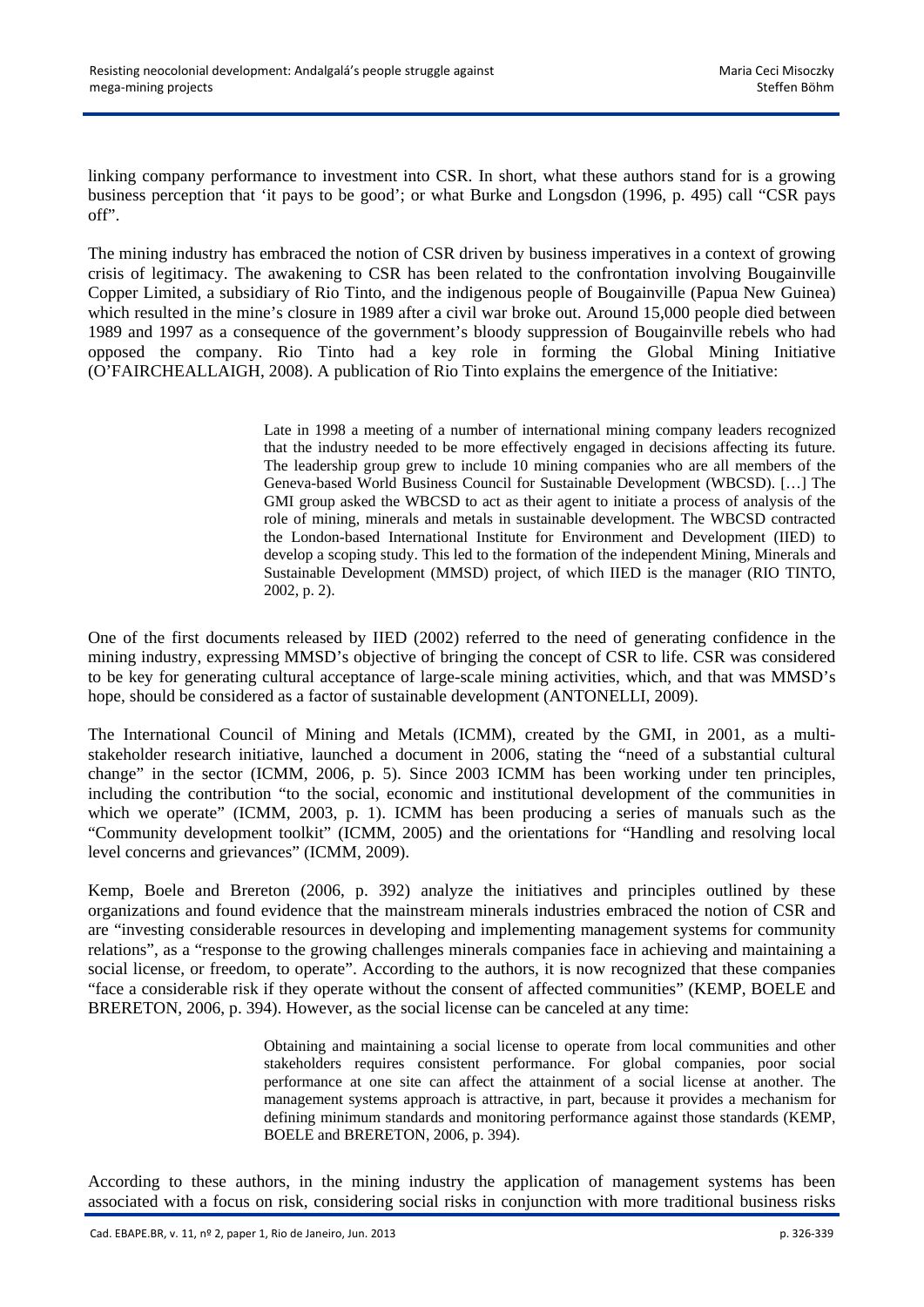(KYTLE and RUGGIE, 2005). Humphreys (2000) refers explicitly to situations of social conflict, when mining projects risk delays which can have high costs and even result in the closure of operations. In this way, CSR must be seen as a necessary condition for the successful running of large-scale mining project. In Andalgalá, we can see this logic in action:

> Minera Alumbrera's social development actions split into two major projects categories: our Community Program (CP) and Corporate Social Involvement (CSI) activities. The former involve projects intended to increase the local human, social and cultural capital, while the latter involve supplementary projects to increase the actual capital in the form of infrastructure works (XSTRATA, 2011, p. 47).

In a partnership with Andalgalá Municipal Administration, La Alumbrera provided the following agricultural support from 2009 to 2011: supplies to build a 100m vegetable drying module, benefiting six farmers; planting 50 hectare of grazing land and training in permanent forage benefiting one household; and supply of agrochemicals for walnut and quince plantations, benefiting fifty producers. From 2006 to 2011 the company spent US\$ 1,110,733 in school related projects; US\$ 110,404 in housing works; US\$ 148,851 in the implementation of a laundry shop run by a cooperative; and US\$ 624,703 in irrigation channels. Another key action has been the establishment of links with local producers and suppliers, buying goods and services from local businesses (XSTRATA, 2011).

However, the idea that CSR does not only do good things, such as actively supporting the local society and economy, but may indeed have ugly faces to it, as Banerjee (2007) calls it, is now widely acknowledged. Thanks to critical analyses, such as those provided by Banerjee (2007, 2008), Shamir (2004), Hanlon and Fleming (2009), Roberts (2003), Boje (2008), and others, CSR is increasingly seen as part of the problem, rather than the solution (SKLAIR and MILLER, 2010).

As the above quoted ironic comparison to Colombo's 'gifts' shows, for Andalgalá's anti-mine activists, CSR functions as a public image or cultural management program by the mine owners, with the aim to improve the acceptance and legitimacy of the company's mining operations. Activists feel that CSR is an indirect means to limit their freedom of speech and opinion. The above described donations and business links are accompanied by the obligation of public manifestation in favor of the company, inhibiting possible criticisms and restricting the right to defend people's lives and the environment in which they live and work: "*CSR has expanded, producing ruptures within the movement, family conflicts, the destruction of the social links in a small place such as this, where a whole way of life is affected by the mining tactics. At the same time, the resistance becomes more radical, rejecting a model that destroys the local economy and communitarian relations, while increasing corruption and clientelist networks".* 

Corporations also look for the establishment of links with institutions, such as public and private universities, by means of contracts and subsidies. At the same time, they run extensive advertising campaigns, using a whole range of different media, repeating again and again how responsible and sustainable mining corporations are (MACHADO, SVAMPA, VIALE et al., 2011). When we visited Andalgalá in August 2012, we only had to watch the local TV channel for ten minutes to experience the bombardment of pro-mine advertisements: Catamarca province promotes "sustainable, participative and inclusive mining"; Minera Alumbrera teaches the impossibility of a world without mines and presents itself as a "clean, safe and sustainable mine"; the most important event of the weekend – a rally – had been sponsored by Minera Alumbrera and its Agua Rica project.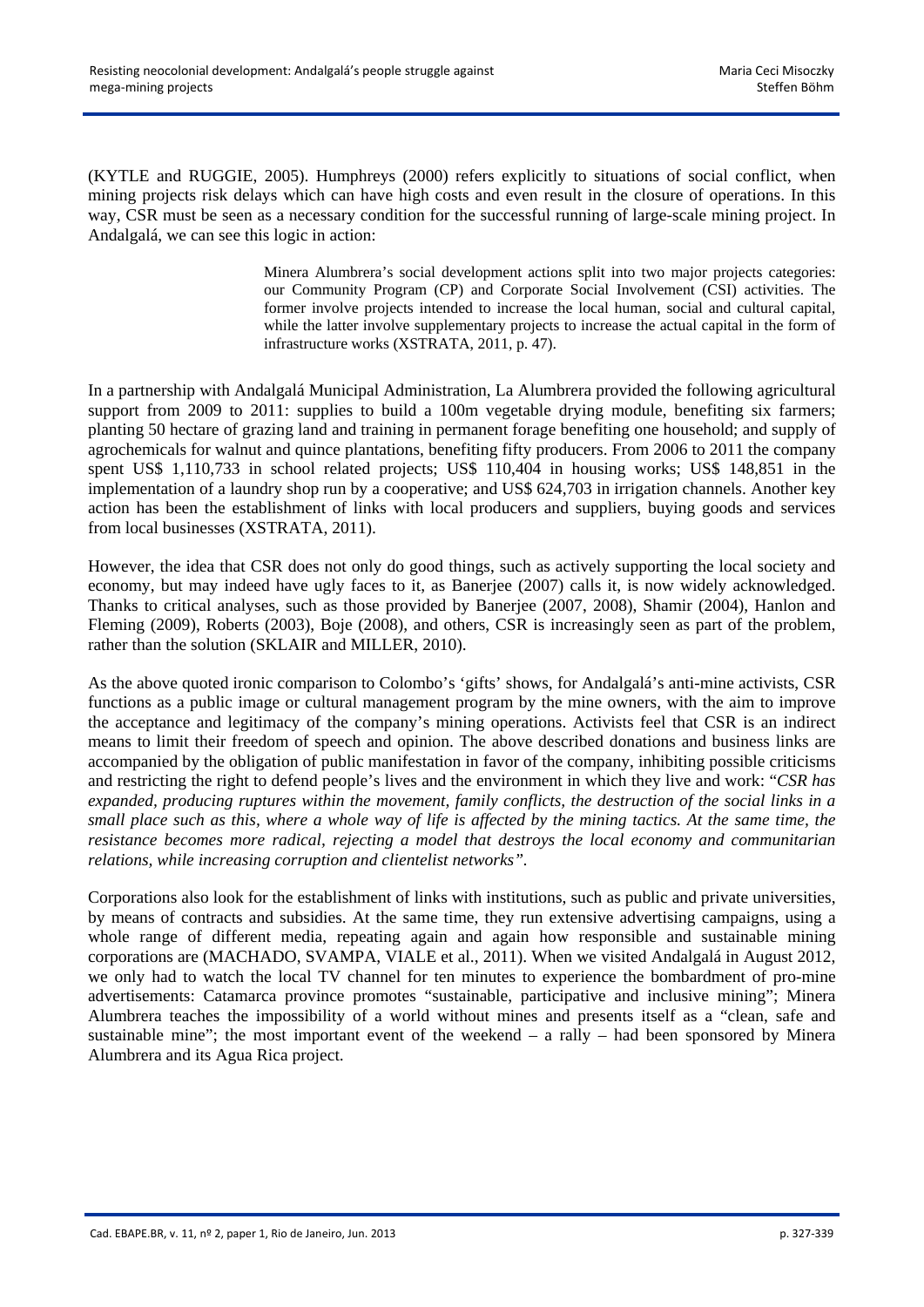## Figure 5

# **La Alumbrera and Agua Rica logos in the rally material**



In these media representations, mining is usually presented as part of humankind's evolution, as an expression of evolution and progress, as a synonym for development. It is claimed that mining would have many positive impacts for local economies, particularly those that are situated in empty territories, in regions economically depressed with no other opportunities. For these regions, mega-mining projects would be the only way out of poverty. This political discourse, disseminated by corporations and governments, defines all previous existing activities as useless and affirms the absence of any future outside of mining. It "indicates the need for development and reinforces mining exploitation as the only activity that would allow the insertion of this area in the national and international productive project" (ZEHNDER, GALLEGO and KANTOR, 2012, p. 152).

> The constant reference to development, progress and modernization as positive values are articulated with the presentation of the mine as an organization which has these values at the core of its mission. In the words of the general manager of Minera Alumbrera: "We aim to support long-term development in neighboring areas, beyond Bajo La Alumbrera mine life. We seek to support locally inherent activities and to be actively involved in the social and organizational development of the communities in the vicinity of our operations" (XSTRATA, 2011, p. 7).

In order to measure performance, following the logic of management systems, La Alumbrera conducts periodic opinion polls. In November 2001 it contracted out Pulso Local to conduct a perception survey in Andalgalá, Belén, Santa María and the province capitals (Catamarca and Tucumán), in order to "identify the perceptions, opinions, assessments and expectations of the local people" (XSTRATA, 2011, p. 46). The results from multiple choice questions indicated that, despite the company's CSR efforts, the mine had a negative assessment of its performance (87%), against 66% which considered the existence of benefits derived from mining operations. The main benefits were additional jobs (43%); royalties/income for the country (17%); social welfare/organizations (11%); support to education (8%). The main adverse impact of mining operations were: pollution (75%); environmental damages/overall pollution (65%); water/river/groundwater pollution (11%); illnesses (16%); water requirements (13%); not so many jobs (5%); not sustainable/they take away everything (5%); misallocation of royalties/corruption/no supervision (5%); social unrest (4%); damages to local infrastructure (3%); no contribution to community (1%) (XSTRATA, 2011).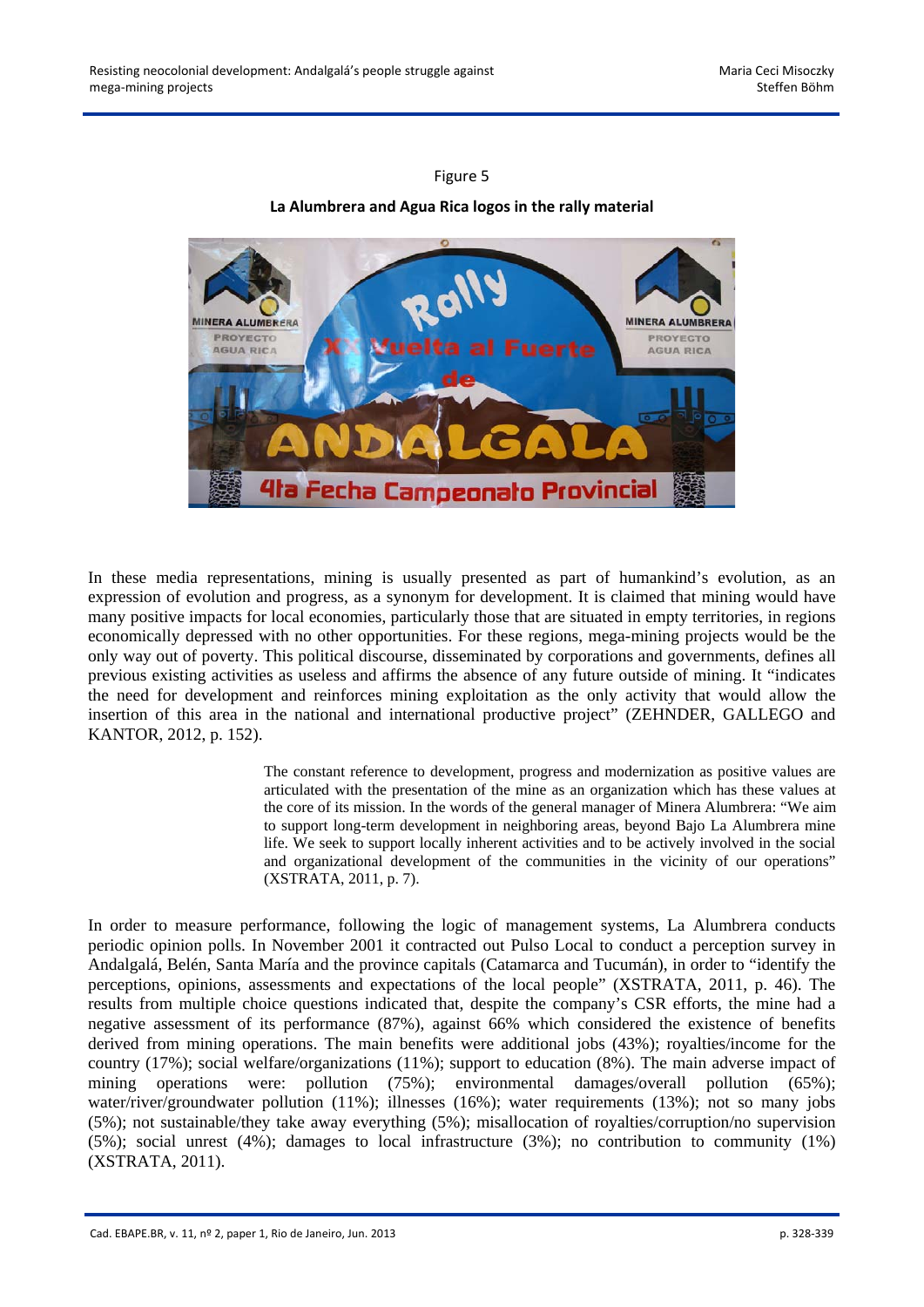Given the extensive pro-mining development campaign, involving local, regional and national governmental actors as well as a host of enterprises, the results of this opinion poll are astonishing. While the Alumbrera mine has tried to provide a positive spin on this data, it is clearly evident that the majority of people are generally not in favor of its operations. That is, this data suggests that the company has not been successful in establishing a wider consent with its business model, which should also reflect badly on its CSR efforts. Humphreys (2000) indicates the difficulties to evaluate CRS programs, because its success would be measured in terms of what does not happen, such as the absence of tensions, of time spent in disputes or litigations, and not having to absorb the costs of regulatory impositions. If this is the case, CSR and communication strategies implemented by Minera Alumbrera cannot be considered as a case of success.

"Failure to connect with local populations" seems to be a general problem with the CSR actions being promoted by extractive industries throughout periphery countries. "Mining, and oil and gas companies, are often their own worst enemies, heavily broadcasting their commitments to contributing to local economic development and in the process, raising the expectations of impoverished populations" (HILSON, 2012, p. 134). However, CSR is not just used to raise communities' expectations; it is often a strategic tool to shape the political and economic context of the region. For example, Kramer, Whiteman and Banerjee (2013, p. 40) show how in their case of the mining company Vedanta (India), "CSR literally and figuratively became a weapon used by the corporation to counter the resistance movement". Campbell (2012) maintains that CSR is often a short-term corporate strategy that attempts to mask and sometimes silence the long-term, historical contestations existing in communities and countries. Rather than dealing with the fundamental political, economic and environmental issues that are manifested by large-scale mining activities, CSR contributes to the blurring of lines of accountability and responsibility between public and private actors.

This is precisely the scenario of Andalgalá. So far the company has failed in gaining the people's support for the existing operation and obtaining the social license for Agua Rica. A social license is defined by the activists as the right of the inhabitants to accept or not accept the installation of mega-open-pit-mining projects which modify the social and economic model projected for the region.

For Ciuffolini (2012, p. 33), this awareness and opposition originate from the perception of an immediate risk. These social groups have a genuine "desire for development", they "dream about a different future" (DE VRIES, 2008, p. 158). However, when development appears in connection with contamination and destructive forms of production, "a collective sensitivity of the danger contained within such development" reintroduces a political dimension to a space intended to be dominated by economic and technical arguments. More than that, these groups become conscious that it is not their life style that is under threat, but life itself" (CIUFFOLINI, 2012, p. 34).

They also understand that CSR and communication actions are designed as managerial devices to produce social conflict and weaken communitarian links: *"To be part of this struggle has implications for the way one lives. When the institutions, such as the religious ones, accepted money or gifts from the mine we had to exclude ourselves from these institutions. In this town we had to choose between the cycles of water and life and the institutional belongings we used to have. They contaminate everything: they entered the schools; the bishop conducted a Mass in the open pit. It hurts a lot the way they infiltrated our institutions. The Catholic Church building is falling apart, as is the catholic community. All the patterns of the conquest are being reproduced. We are living another conquest.*" In the words of another activist: "*What is the form of life the corporation is offering us? The generation of conflicts. This is the ABC of corporative strategy. We will have to find ways of pacifying our community. Our struggle cannot produce our destruction*".

It is important to highlight that this awareness of the need to pacify the situation is expressed by the ones that oppose the mining projects in a context where the government is escalating the confrontation and becoming a central actor for the exercise of symbolic and material violence.

In February 2012, in the context of the conflicts presented above, the mayors of 35 Catamarca towns released a document stating that "Catamarca is mining by nature, by history and by conviction of the people". At the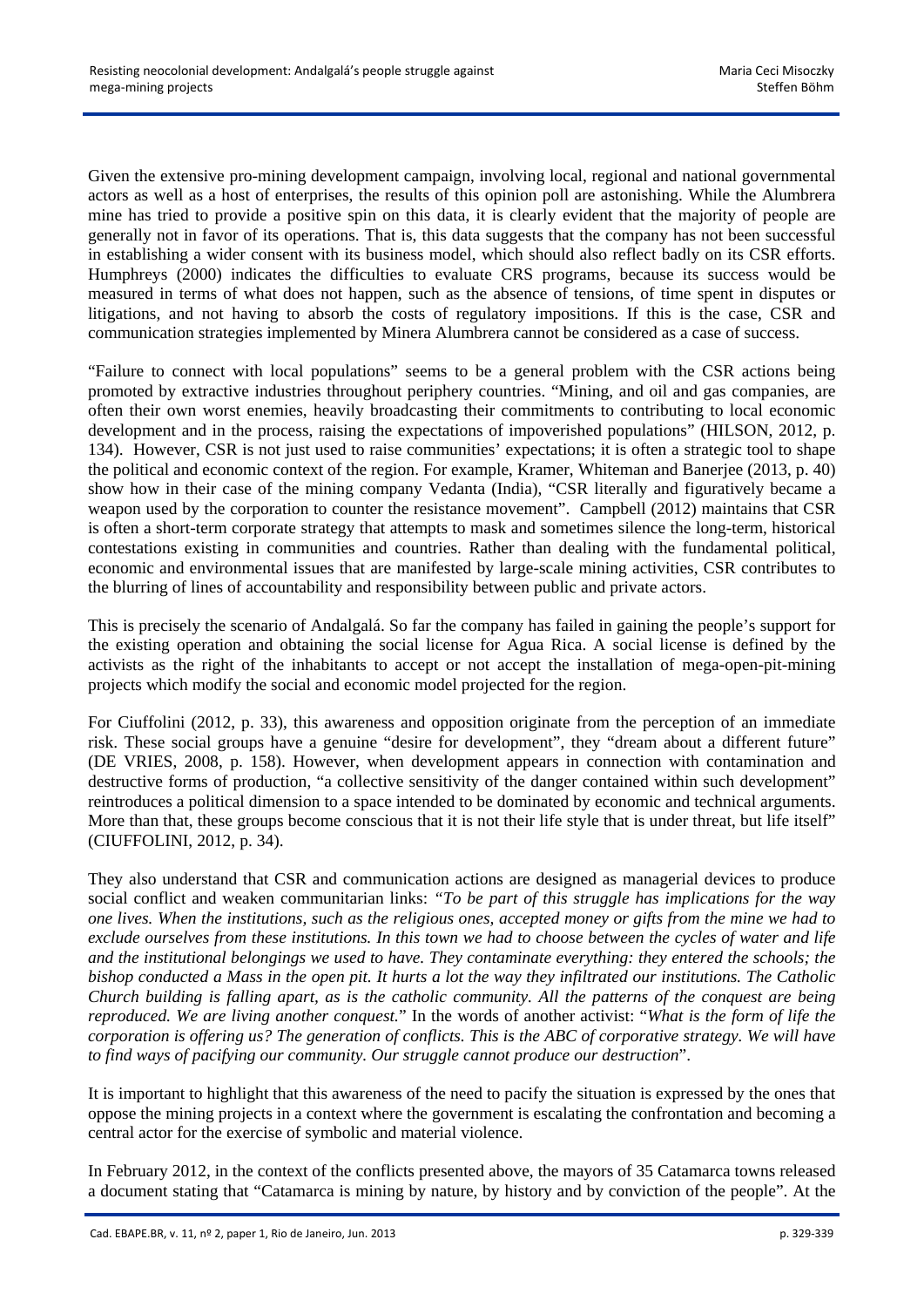same meeting, the province governor announced: "we are proud of being miners". The protesters were accused of being conservative and compared to the elites of Buenos Aires who, under Spanish rule, impoverished the province. They were accused of wanting "to keep us backward and in poverty" in a time when "the international context values our products at record levels" (LA NACIÓN, 2012, p. 1). This monolithic discourse and the communication strategies "dislocate and repress the debate", installing a process of symbolic violence that "suppresses any possibility of dialogue" and opens space for repressive material violence forged against the people (MACHADO ARÁOZ, 2012b, p. 4).

The government of the province of Catamarca is at the center of a governance pact that involves the mining corporations, fractions of local subordinated elites, ecclesiastic leaders, institutionalized academic groups, corporative media, and the national government. Beyond CSR and communicational strategies, this pact is responsible for creating a new repressive regime of authoritarianism and intolerance to confront social resistances and sustain, at any cost, the extractive model of development. According to Machado Aráoz (2012b, p. 3):

> In return for some 'increase' in the province mining rent (which can be translated into infrastructure works, corruption increase, clientelism and/or the enrichment of contractors), the strategic association between the occupants of public positions and transnational corporations is being consolidated. This association, because of the technological, financial and commercial control it exercises over the mining business, becomes the central protagonist of the economic, political and cultural processes in the province. To be against the mining corporations is to be against the province government. Mining (meaning the interests of the big mining corporations) is instituted as the official state policy, a policy which is intended to be above all the citizens' questionings and at the margin of popular will.

Antonelli (2009, p. 55) defines this pact as a hegemonic alliance: "a device that connects the relations of transnational capital, in networks of operators and mediators, with the state, including its different institutions, in order to institutionalize the extractive paradigm". The organization of this hegemony involves contracting out private security forces as well as using the repressive police apparatuses. This was the case in the above mentioned conflict when the access to Andalgalá was blocked. According to Machado Aráoz (2012b), public servants, policemen in civilian clothes, hooligans of soccer teams from neighboring provinces, as well as private security forces were all involved in this case. The objective is to produce an atmosphere of self-censorship, social fear and submission, a political culture that is not very different from the repressive police state in action during Argentina's dictatorship of the 1970s and early 1980s. "What should be considered as an expression of civic virtue, needed in a democratic state (active citizens' participation in the defense of general interests) becomes an expression of criminal offense", in a scenario of "deep and severe metamorphosis of government regime" (MACHADO ARÁOZ, 2012b, p. 7-8).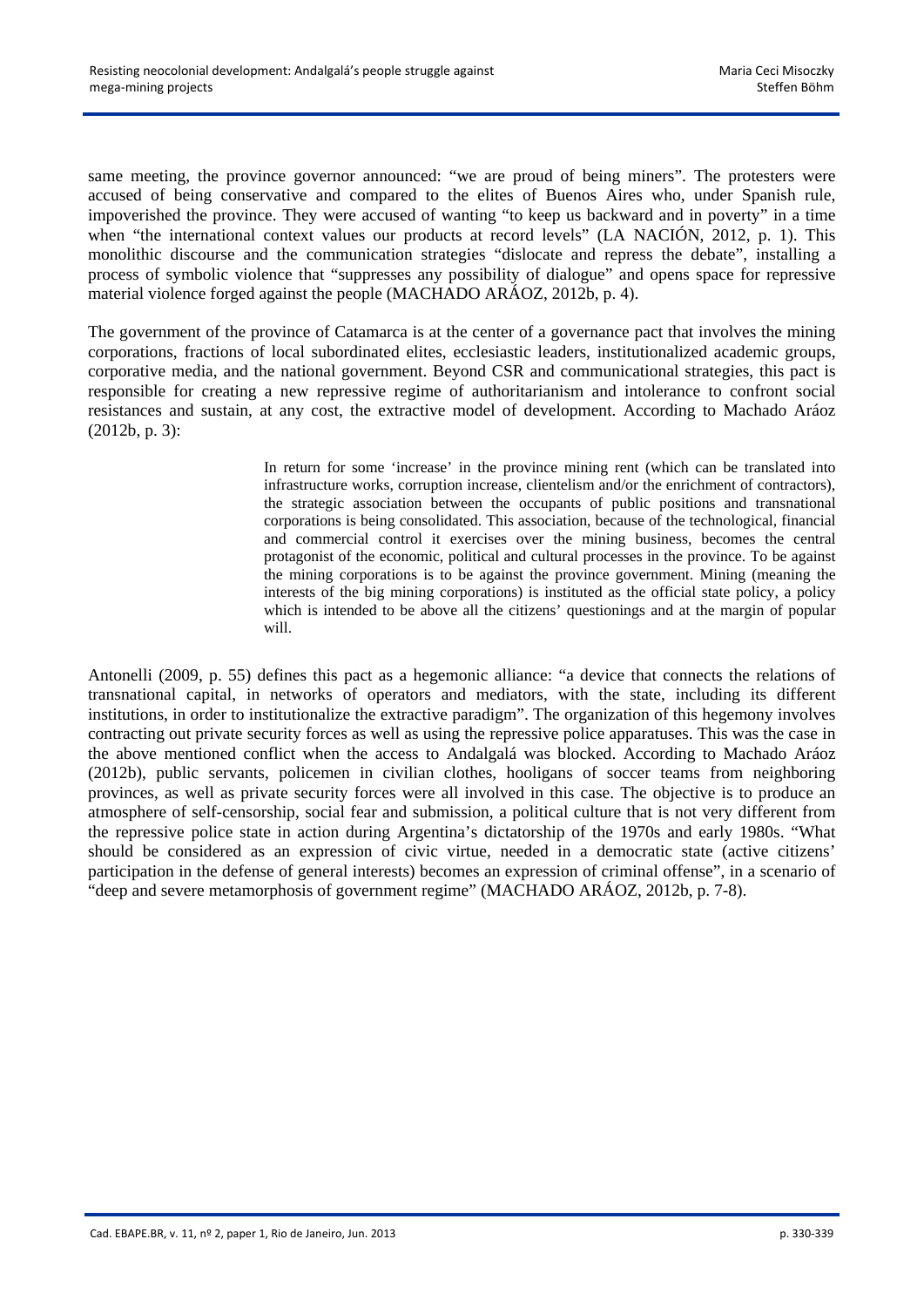## Figure 6

# **Protests against repression and violence in Andalgalá**



Sources: Puertae (2012) and Canosa (2012).



# **Final remarks**

In the context of organization and management studies, Cooke (2003) has made an important contribution when he discussed the link between colonialism and development management. The case of the La Alumbrera mine in Argentina and the struggle of the people of Andalgalá provides further evidence for how contemporary development managerialism functions in practice. For us, this case highlights the continuities between colonial interventions in the name of progress, Western civilization and neocolonial practices in the name of 'development'. Neocolonialism is precisely what we think is going on here: the term emphasizes repetition with difference, a regeneration of colonialism through other means. For Shohat (1992), colonialism persists also in forms other than overt foreign rule. Therefore, the usefulness of the term 'neocolonialism' resides precisely in its suggestion of continuities and its emphasis on new modes and forms of past colonialist practices.

One contribution of this paper has been to show how neocolonial relations of geo-economic, geo-political and geo-cultural hegemonies effectively function precisely through the active contribution of individuals and organizations located within nations and communities. Neocolonial hegemony is not something abstract; it is a real social relation that is embattled within real communities of people.

Another contribution of this paper is to indicate that the same hierarchical classification provided by the concept of race has been re-written: those who do not accept development must be civilized, if necessary by violent means. The conflict we have presented here is a David vs Goliath struggle: the people of one of the poorest cities of Argentina – humble, common people – against large, powerful, transnational corporations associated with national and provincial governments supported by corporative media and other powerful institutions. When this people stood firmly in defense of life, nature and future generations, they had been called violent, fundamentalists, terrorists, naïve and obscurantist ecologists, ignorant mad cats, misinformed, barbarians etc: the ones to be civilized.

As an expression of coloniality and neocolonialism, extractivism is presented by dominant forces as a destiny, as the only possibility for development. However, our analysis contradicts this approach, making visible the concrete political, economic, social and environmental choices that are taken, which negatively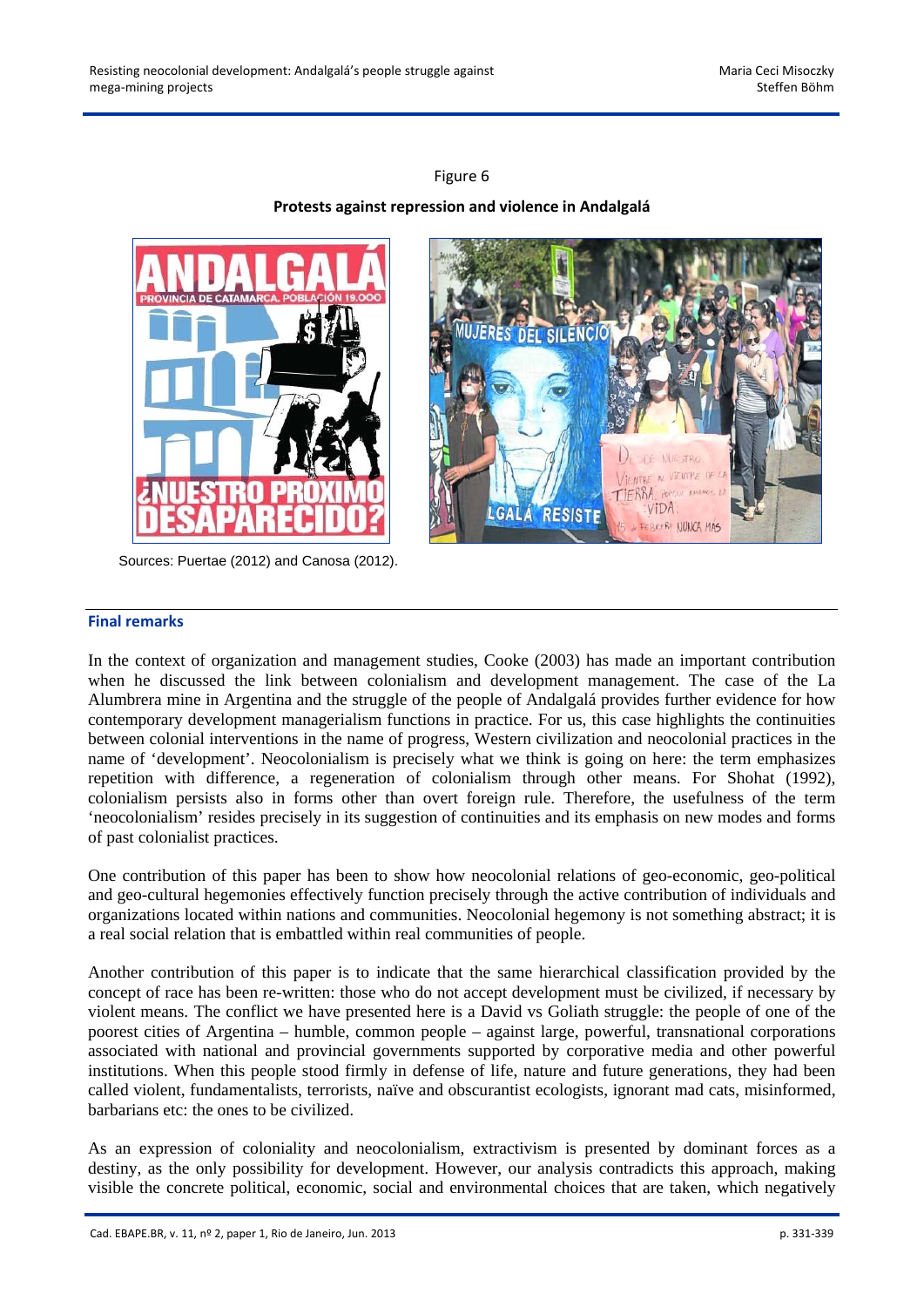reconfigure territories and economies, producing a renewed dependency. These choices recreate geopolitical and economic asymmetries between countries that are providers of primary resources under the control of transnational corporations and countries that are the consumers of these resources. Instead of development, this extractivism has been producing new forms of economic subalternization, appropriation and transference of value, a decrease in the relative importance of the state in the economic production and regulation within the national territory, an increase in the participation and power of transnational corporations, both at the national and international level, a relative decrease of the industrial sector, and the presence of economic enclaves as the extreme expression of socio-productive structurally dependent spaces (MACHADO, SVAMPA, VIALE et al., 2011).

Mega-mining projects have proved to have negative impacts on communitarian social relations, including the increase of immigration (when living conditions are destroyed) and divisions within the communities. The practices of contracting service providers and donations under the rubric of CSR for individuals and organizations divide the population, disrupt social bonds, and destroy local institutions. In the case of Andalgalá, CSR has been nothing but obscuring the real and often negative social and environmental impacts of mega-mining on local communities.

In order to portray mining as a fate, the governance pact deliberately excludes the experiences and knowledge of the people, while declaring to value participation and the social license. While presenting their projects as the only possible ones, they produce forms of domination and dispossession, making life impossible. It is in opposition to such development that the people of Andalgalá struggles and resist megamining (GALLEGO and KANTOR, 2010). Instead, in their view, "development would not come from those who present themselves as prophets, but from the design of policies on the base of the concrete population needs and respecting their cultural identity and the environment" (VILLEGAS, JOB and HERNÁNDEZ, 2010, p. 4).

On one side, there is an intense use of a discourse of development and a practice that destroys forms of living and criminalize all the opposition to its logic; on the other, we have the people struggling to defend the land and the common goods, producing dissidences and knowledge to confront the fiction of development associated with mega-mining projects. The organization of asambleas, the dissemination of contrainformation, the use of legal resources, the multiplication of territories of resistance (the road, the *plaza*, public buildings etc.), are part of the defensive strategy of the Andalgalá's people to face the risk that, for them, is not potential but real and present (AVALLE, GALLO and GRAGLIA, 2012). This risk involves the contamination of water, the destruction of the landscape, the dispossession of land and means of subsistence, the rupture of communitarian links, the decrease and elimination of regional productive activities, the many forms of violence, the privatization of the common, the reinforcement of structures of domination, among so many perverse impacts of the mine.

The self-presentation of mining as sustainable and socially responsible portrays the company and the government as the saviors that will bring development to these lost empty spaces and their poor ignorant people. Those involved in the governance pact know "very well that the development apparatus does not deliver what it promises, but still they play the game", accepting that "the official version of reality is distorted, yet still embrace it for pragmatic reasons" (DE VRIES, 2008, p. 168).

CSR strategies and governance are at the core of management as a means to fulfill the objectives of capital accumulation and to control social processes and peoples who oppose such accumulation. In the case of Andalgalá's struggle, CSR has contributed to the transformation of the mining company into a central actor capable of reconfiguring pre-existing social, cultural and productive practices. The governance pact, built around the mine and constituted by political and business elites, is an expression of how the company has achieved the reconfiguration of political practices.

Despite all that, as we can read on the walls of Andalgalá (Figure 7), the people still resist and struggle.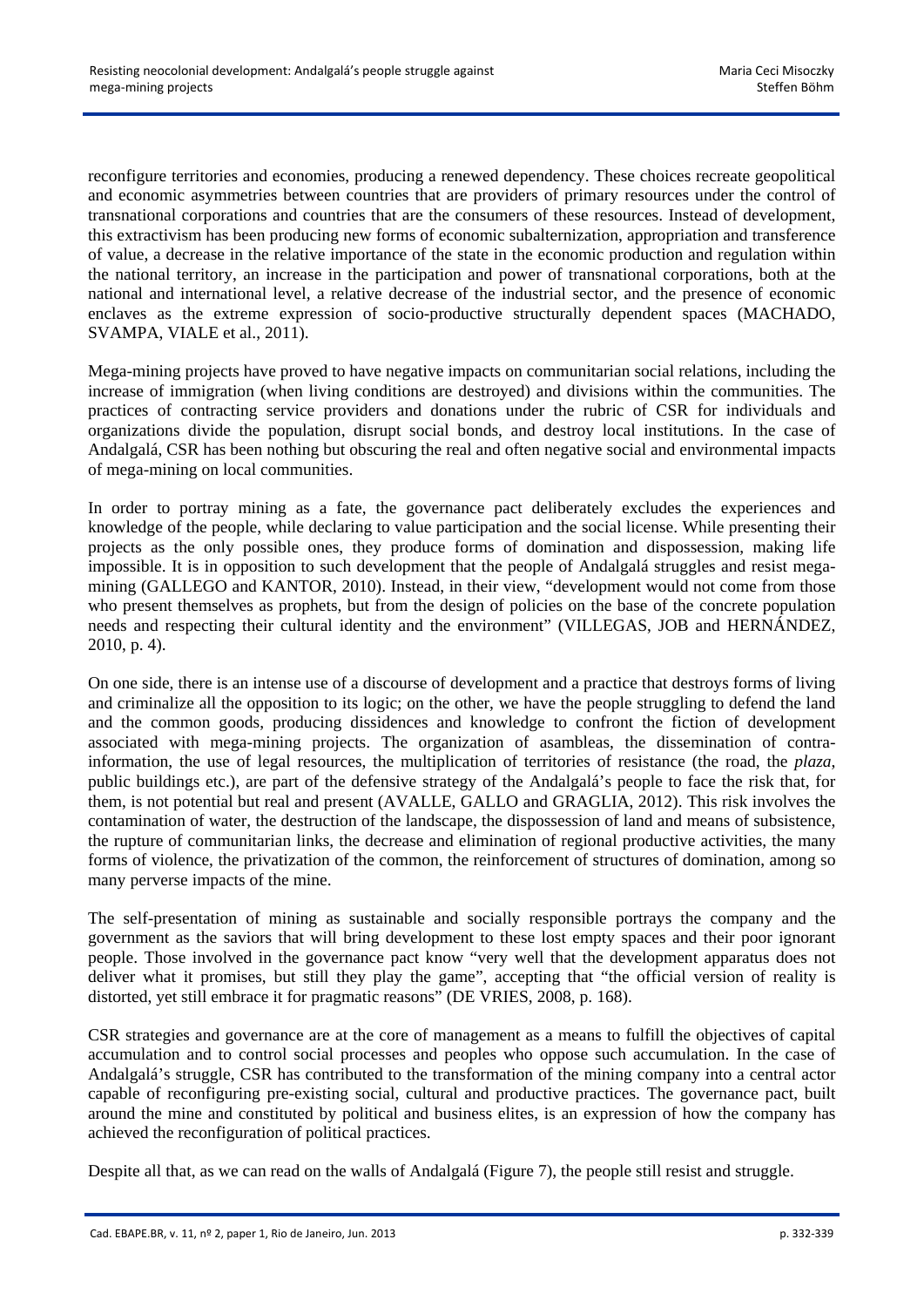## Figure 7

#### **'No a la Mina', written on one of Andalgalá's walls**



Despite immense pressure, the social license for Agua Rica has not been granted and the impacts of La Alumbrera continue to be denounced. The people remain firmly active in opposition to the extractive model of development, to the contamination of water, to the destruction of their land, to the dissemination of disease and death. At the same time, they imagine and struggle for a different future; a future that is still imagined under the name of 'development'. However, their idea of 'development' is not defined by the forces of capital accumulation but by the people as they seek to find a collective answer to the question they have been posing to themselves and to the whole society: how do we want to live?

#### **References**

AGUILAR, C. **Transitions towards post-extractive societies in Latin America**. Dublin: Comhámh, 2012.

ANDREWS, C. B. **Mining sector technologies**: policy implications for developing countries. Washington: African Technical Department - World Bank, 1992.

ANTONELLI, M. A. Minería transnacional y dispositivos de intervención en la cultura: la gestión del paradigma hegemónico de la "minería responsable y el desarrollo sustentable". In: SVAMPA, M; ANTONELLI, M. A. (Eds.). **Minería transnacional, narrativas del desarrollo y resistencias sociales**. Buenos Aires: Biblos, 2009. p. 51-102.

\_\_\_\_\_\_. Construcción de saberes, interculturalidad y disputas por lo público: los bienes comunes. In: CASTRO, A. B.; GRAMAGLIA, P.; LARIO, S. (Comp.). **Intersticios de la política y la cultura latinoamericana**: los movimientos sociales. Córdoba: INC, 2011. p. 3-13.

ARANDA, D. **Argentina, Catamarca**: represión a cielo abierto – el Estado-minero y los derechos humanos. 21/7/2012. Disponível em: <http://www.plazademayo.com/2012/07/represion-a-cielo-abierto/>. Accesso em: 14 Ago. 2012.

ARGENTINA. Ministerio de Planificación Federal, Inversiones Públicas y Servicios. Secretaría de Minería. **Minería en números**. Buenos Aires: Presidencia de la Nación, 2012a.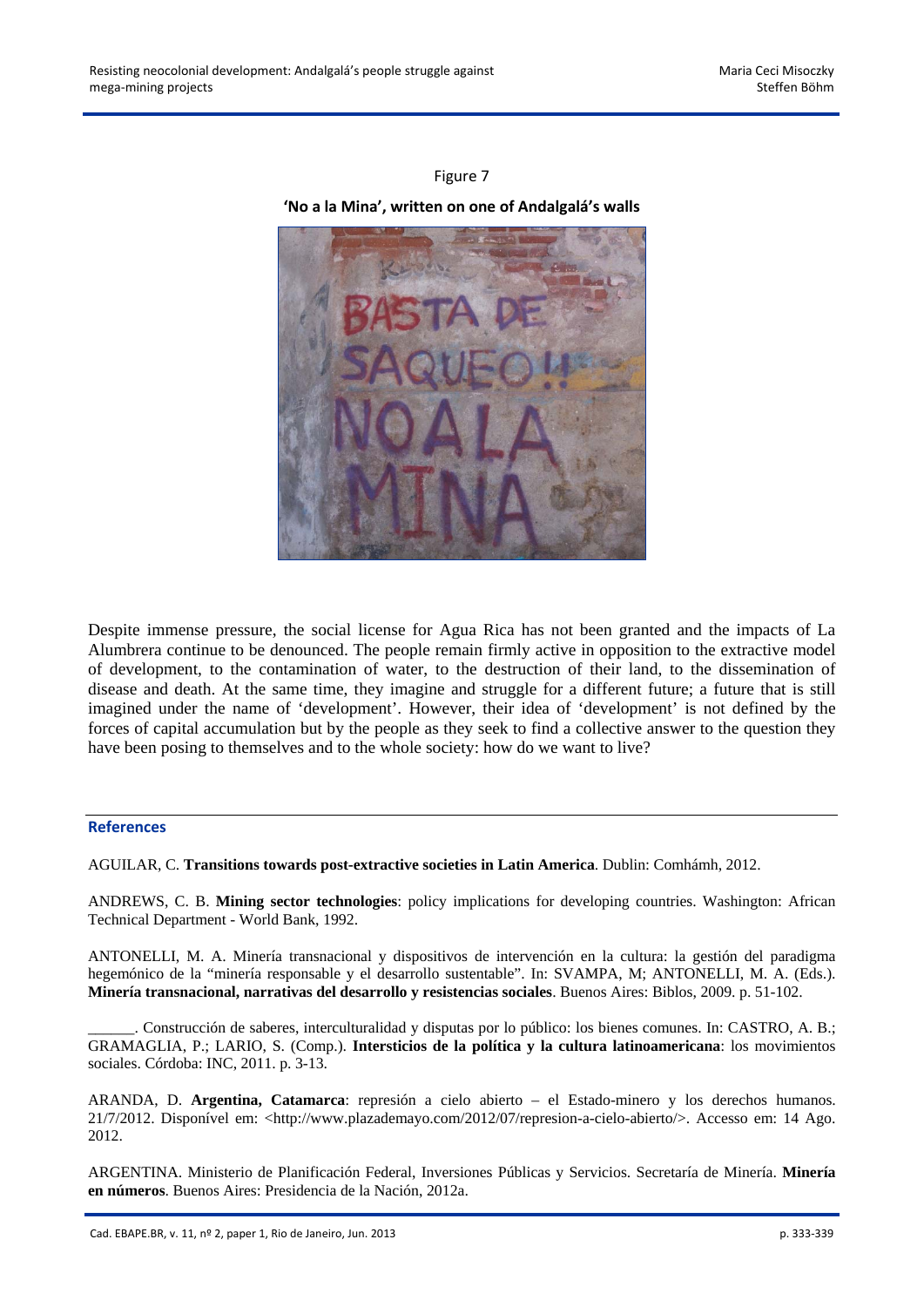\_\_\_\_\_\_. **Minería Argentina**: oportunidades de inversión. Buenos Aires: Presidencia de la Nación, 2012b.

ASAMBLEA EL ALGARROBO. Disponível em: <http://prensaelalgarrobo.blogspot.com.br/>. http://www.plazademayo.com/2012/07/represion-a-cielo-abierto/>. Accesso em: 14 Aug. 2012.

AVALLE, G. GALLO, E.; GRAGLIA, L. Tensión y tentación: progreso y desarrollo en las luchas contra la minería en Córdoba, La Rioja y Catamarca. In: CIUFFOLINI M. A. (Comp.). **Por el oro y el moro**: explotación minera y resistencias en Catamarca, Córdoba y La Rioja. Buenos Aires: El Colectivo, 2012. p. 69-96.

BANERJEE, S. B. **Corporate Social Responsibility**: the good, the bad and the ugly. Cheltenham: Edward Elgar, 2007.

\_\_\_\_\_\_. Corporate Social Responsibility: the good, the bad and the ugly. **Critical Sociology**, v. 34, n. 1, p. 51-79, 2008.

BEBBINGTON, A. Extractive industries and stunted states: conflict, responsibility and institutional change in the Andes. In: RAMAN, R. (Ed.) **Corporate social responsibility**: discourses, practices and perspectives. London: Palgrave MacMillan, 2010. p. 97-115.

\_\_\_\_\_\_. et al. Contention and ambiguity: mining and the possibilities of development. **Development and Change**, Oxford, v. 39, n. 6, p. 965-992, 2008.

BOJE, D. M. Contributions for critical theory ethics for business and public administration. In: BOJE, D. M. (Ed.) **Critical theory ethics for business and public administration**. Charlotte: Information age publishing, 2008. p. 3-28.

BURKE, L; LONGSDON, J. M. How Corporate Social Responsibility pays off. **Long Range Planning**, v. 29, n. 4, p. 495-502, 1996.

CAMPBELL, B. Corporate Social Responsibility and development in Africa: Redefining the roles and responsibilities of public and private actors in the mining sector. **Resources Policy**, n. 37, p. 138-143, 2012.

CANOSA, T. **El Gobierno nacional volvió a apoyar la megaminería***.* Disponível em:

 $\langle$ http://www.pararelmundo.com/noticias/organizacion-federal-estados-mineros/>. Accesso em: 14 Ago. 2012.

CIUFFOLINI M. A. Contra la dominación colonial: resistencia y imaginación social versus depredación y despojo. In: CIUFFOLINI M. A. (Comp.). **Por el oro y el moro**: explotación minera y resistencias en Catamarca, Córdoba y La Rioja. Buenos Aires: El Colectivo, 2012. p. 17-36

CEPAL. COMISIÓN ECONÓMICA PARA AMÉRICA LATINA Y CARIBE. **La inversión extranjera directa en América Latina y el Caribe 2011.** Santiago de Chile*:* United Nations Publication, 2012.

COOKE, B. A new continuity with colonial administration: participation in development management. **Third World Quaterly**, v. 24, n. 1, p. 47-61, 2003.

\_\_\_\_\_\_. Managerialism as knowing and making in Latin America: International Development Management and the World Bank interventions. In: GUEDES, A.; FARIA, A. (Eds.). **International Management and International Relations**: a critical perspective from Latin America. London: Routledge, 2010. p. 161–84.

\_\_\_\_\_\_; DAR, S. Introduction: the new development management. In: DAR, S.; COOKE, B. (Eds.). **The new development management**: critiquing the dual modernization. London: Zed Books, 2008. p. 1-17.

DAR, S. Re-connecting histories: modernity, managerialism and development. **Journal of Health Organization and Management**, v. 22, n. 2, p. 93-110, 2008.

DE VRIES, P. The managerialization of development, the banalization of its promise and the disavowal of 'critique' as a modernist illusion. In: DAR, S.; COOKE, B. (Eds.). **The new development management**: critiquing the dual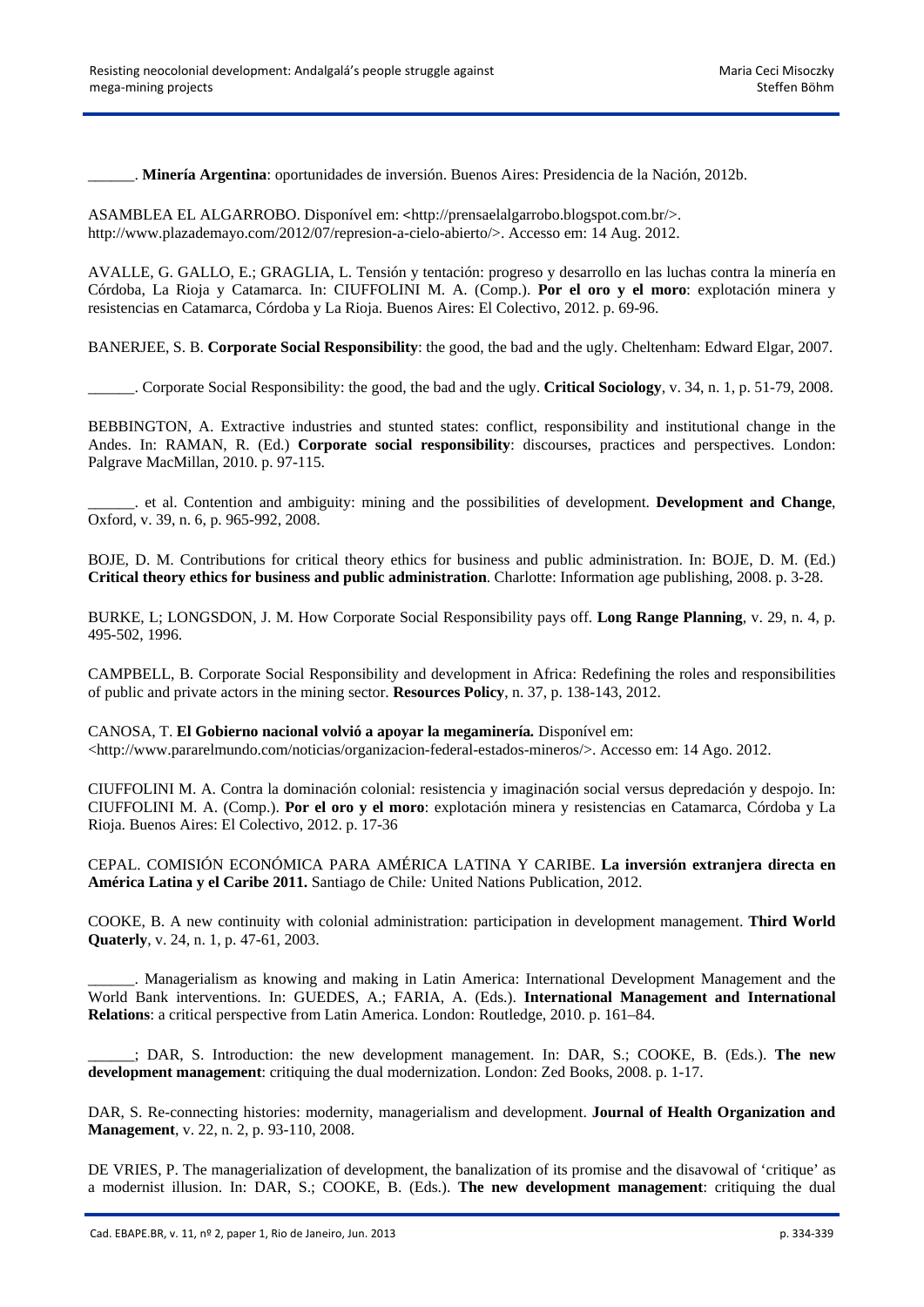modernization. London: Zed Books, 2008. p. 150-176.

DUSSEL, E. **Ética da libertação**: na idade da globalização e da exclusão. Petrópolis: Vozes, 2002.

\_\_\_\_\_\_. Philosophy of Liberation, the Postmodern Debate, and Latin American Studies. In: MORAÑA, M.; DUSSEL, E.; JÁUREGUI, A. (Eds.) **Coloniality at Large**: Latin America and the Postcolonial Debate. Durham: Duke University Press, 2008. p. 335-349.

ECLAC. ECONOMIC COMMISSION FOR LATIN AMERICA AND THE CARIBBEAN. **Foreign Direct Investment in Latin America and the Caribbean 2010.** Santiago de Chile: United Nations Publication, 2011.

ELKINGTON, J. **Cannibals with forks**: the Triple Bottom Line of 21st century business. Oxford: Capstone, 1997.

ESTEVA, G. Desenvolvimento. In: SACHS, W. (Ed.). **Dicionário do Desenvolvimento**. Petrópolis: Vozes, 2000. p. 59–83.

GALEANO, E. **Las venas abiertas de América Latina.** Ciudad de México: Siglo Veintiuno Editores, 1971. (GALEANO, Eduardo. **Open veins of Latin America**: five centuries of the pillage of a continent  $(25<sup>th</sup>$  anniversary edition). London: Latin American Bureau, 1997). Disponível em: <http://www.ereading.org.ua/bookreader.php/149187/Open\_Veins\_of\_Latin\_America.pdf>. Accesso em: 24 Ago. 2012.)

GALLEGO, A.; KANTOR, D. Al costado del camino: Resistencia en Andalgalá. **XIV Jornadas de Filosofía del NOA**, Catamarca, 19-21 de agosto de 2010.

GAUDÍN, A. Argentina's mining sector hit by protests. **NotiSur**, *Online*, 09/03/2012. Disponível em:  $\lt$ http://repository.unm.edu/bitstream/handle/1928/20154/NotiSur.Argentina%E2%80%99s%20Mining%20Sector%20H it%20by%20Protests3.9.12.pdf?sequence=1>. Accesso em: 20 Ago. 2012.

GIARRACA, N. The tragedy of development: disputes over natural resources in Argentina. **Sociedad**, Buenos Aires, v. 3, special edition, p. 1-14, 2007.

GUDYNAS, E. Diez tesis urgentes sobre el nuevo extractivismo: contextos y demandas bajo el progresismo sudamericano actual. Presented at the panel **Alternativas a una economía extractivista**, Quito, CAAP/FLACSO, 2009.

\_\_\_\_\_\_. Caminos para las transaciones post extractivas In: ALAYSA, A.; GUDYNAS, E. E. (Eds.). **Transaciones, post extractivismo y alternativas al extractivismo en Perú**. Lima: RedGE/CEPES, 2011. p.187-206.

HANLON, G.; FLEMING, P. Updating the critical perspective on Corporate Social Responsibility. **Sociology Compass,** v. 3, n. 6, p. 937-948, 2009.

HARVEY, D. In what ways is 'the new imperialism' really new? **Historical Materialism**, Manchester, n. 15, p. 57-70, 2007.

\_\_\_\_\_\_. **A companion to Marx's Capital**. London: Verso, 2010a.

\_\_\_\_\_\_. **The enigma of capital and the crises of capitalism**. Oxford: Oxford University Press, 2010b.

HILSON, G. Corporate Social Responsibility in the extractive industries: experiences from developing countries. **Resources Policy**, n. 37, p. 131-137, 2012.

HINKELAMMERT, H**. Crítica al sistema económico capitalista desde la ética**: mundialización de mercados, neoliberalismo y legitimación del poder en la sociedad capitalista actual. Ponencia apresentada en el *XII Congreso de Teología de Madrid*, septiembre 1993. Disponível em: <http://eumed.net/cursecon/textos/Hink-critica.htm>. Acesso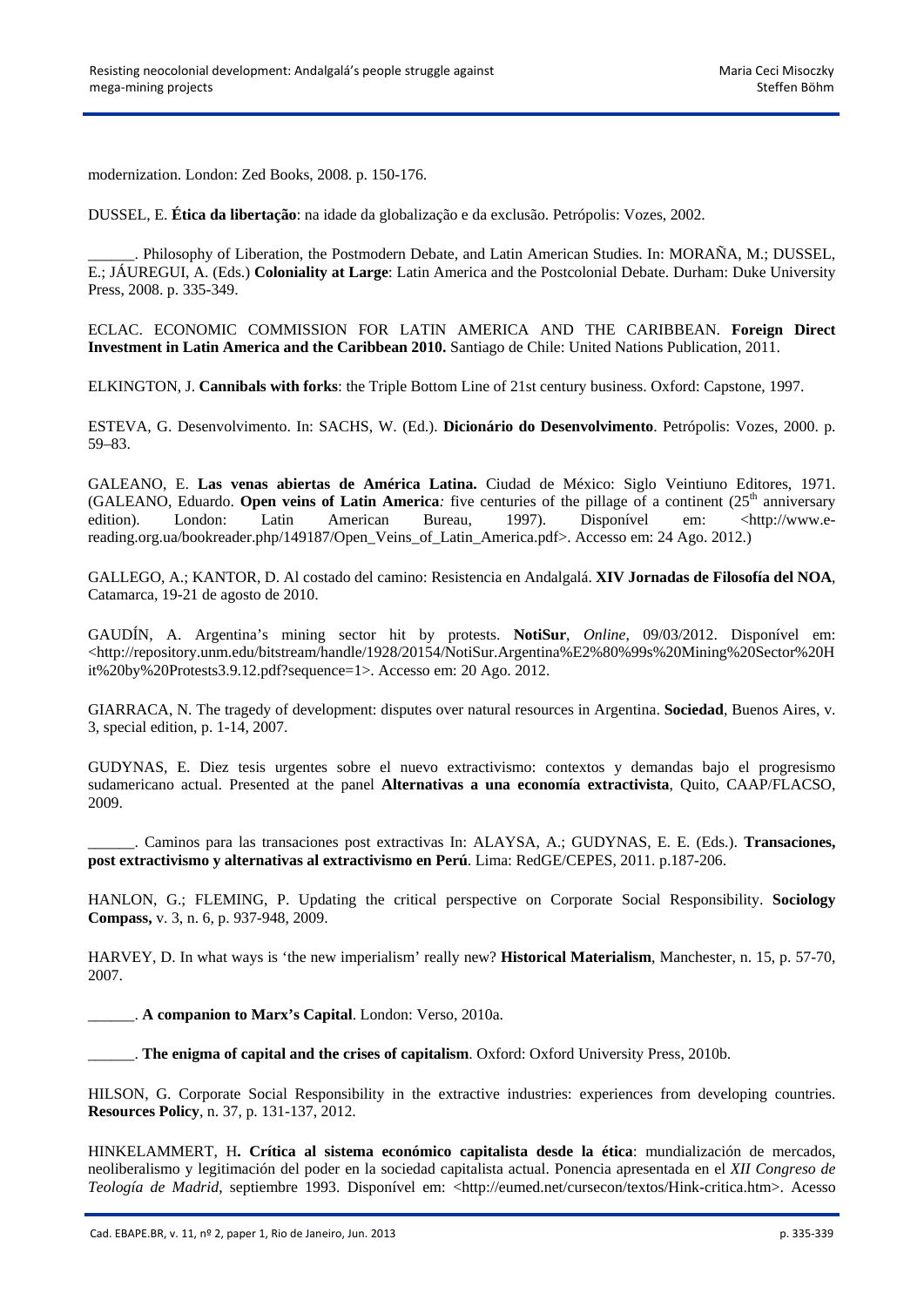em: 10 Jan. 2012.

HOPKINS, M. **Corporate social responsibility and international development**: is business the solution? London: Earthscan, 2007.

HUMPHREYS, D. A business perspective on community relations in mining. **Resources Policy**, n. 26, p. 127-131, 2000.

ICMM. INTERNATIONAL COUNCIL OF MINING AND METALS. **Ten principles.** 2003. Disponível em: <http://www.icmm.com/our-work/sustainable-development-framework/10-principles>. Accesso em: 10 Set. 2012.

\_\_\_\_\_\_. **Community development toolkit**. 2005. Disponível em: <http://www.icmm.com/library/communitydevelopment-toolkit>. Acesso em: 4 Set. 2102.

\_\_\_\_\_\_. **Working together to improve industry performance**. 2006. Disponível em: http://www.ibram.org.br/sites/1300/1382/00000732.pdf. Accesso: 4 Set. 2012.

\_\_\_\_\_\_. **Human rights in the mining & metals industry**: handling and resolving local level concerns & grievances. 2009. Disponível em: <www.icmm.com/document/691>. Accesso em: 4 Set. 2012.

IIED. INTERNATIONAL INSTITUTE FOR ENVIRONMENT AND DEVELOPMENT. **Breaking new ground**: mining, minerals, and sustainable development. London: Earthscan, 2002.

JENKINS, H.; YAKOVLEVA, N. Corporate Social Responsibility in the mining industry: exploring trends in social and environmental disclosure. **Journal of Cleaner Production**, v. 14, n. 3-4, p. 271-284, 2004.

KEMP, D.; BOELE, R.; BRERETON. Community relations management systems in the minerals industry: combining conventional and stakeholder-driven approaches. **International Journal of Sustainable Development**, v. 9, n. 4, p. 390-403, 2006.

KOTHARI, U. Authority and expertise: the professionalisation of international development and the ordering of dissent. **Antipode**, n. 3, p. 425–46, 2005.

KRAMER, R.; WHITEMAN, G.; BANERJEE, B. Conflict and astroturfing in Niyamgiri: the importance of national advocacy networks in anti-corporate social movements. **Organization Studies**, 2013 (Forthcoming).

KYTLE, B; RUGGIE, J. **Corporate Social Responsibility as risk management**: a model for multinationals. Harvard: Harvard University Press, 2005.

LA NACIÓN. **Desde el oficialismo enfatizaron que "Catamarca es minera por naturaleza"**. 19/02/2012. Disponível em: <http://www.lanacion.com.ar/1450092-desde-el-oficialismo-enfatizaron-que-catamarca-es-minera-pornaturaleza>. Accesso em: 12 Set. 2012.

LANDER, E. **The green economy**: the wolf in sheep's clothing. Amsterdam: Transnational Institute, 2011. Disponível em: <http://www.tni.org/report/green-economy-wolf-sheeps-clothing>. Accesso em: 24 Jun. 2012.

LAVACA. **La expansión de la minería tóxica y sus consecuencias**: Caso testigo – la mina de oro de Andalgalá, Catamarca. 23/3/2006. Disponível em: <http://lavaca.org/notas/la-expansion-de-la-mineria-toxica-y-sus-consecuenciascaso-testitgo-la-mina-de-oro-de-andalgala-catamarca/>. Accesso em: 4 Set.2012.

\_\_\_\_\_\_. **Andalgalá**: policía sí, consulta popular no. 30/4/2010a. Disponível em: <http://lavaca.org/notas/andalgalapolicia-si-consulta-popular-no/>. Accesso em: 4 Set. 2012.

\_\_\_\_\_\_. Las minas abiertas de América Latina. **Revista Mu**, Online, Marzo 2010b. Disponível em: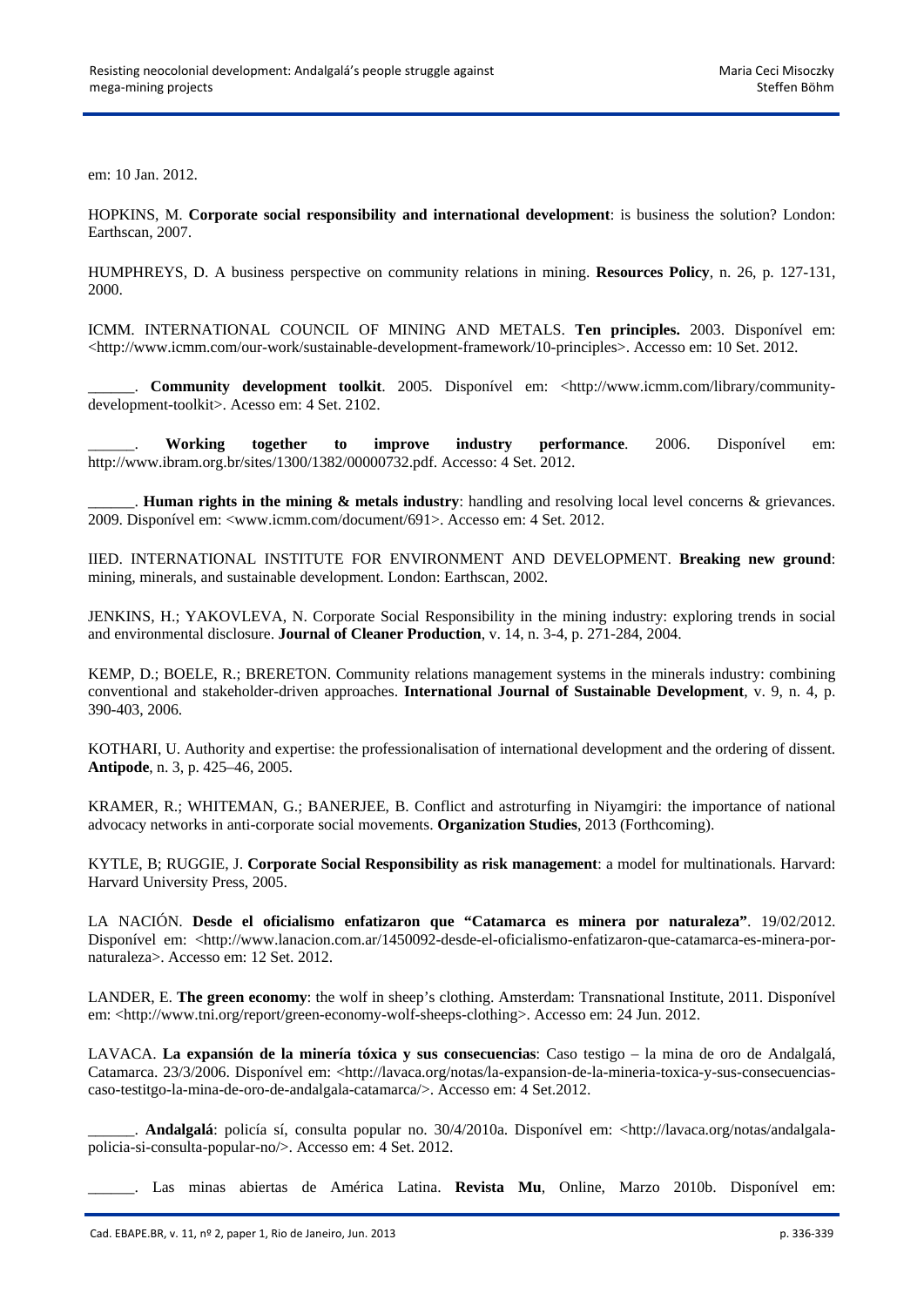<http://lavaca.org/notas/las-minas-abiertas-de-america-latina/>. Accesso em: 4 Set. 2012.

\_\_\_\_\_\_. **Andalgalá**: la gente vs el estado minero. 12/2/2012. Disponível em: <http://lavaca.org-notas-andalgala-lagente-vs-el-estado-minero/>. Accesso em: 4 Set. 2012.

LUXEMBURG, R. **The accumulation of capital**. London: Routledge, 2003.

MACHADO ARÁOZ, H. Minería transnacional, conflictos socioterritoriales y nuevas dinámicas expropiatorias: el caso de Minera Alumbrera. In: SVAMPA, M; ANTONELLI, M. A. (Eds.). **Minería transnacional, narrativas del desarrollo y resistencias sociales**. Buenos Aires: Biblos, 2009. p. 205-228.

\_\_\_\_\_\_. Territorio, colonialismo y minería transnacional: una hermenêutica crítica de las nuevas cartografias del imperio. **III Jornadas del Doctorado en Geografia**, La Plata, 29-20 de septiembre de 2010a.

\_\_\_\_\_\_. La 'naturaleza' como objeto colonial: una mirada desde la condición eco-bio-política del colonialismo contemporáneo. **Boletín Onteaiken**, n. 10, p. 35-47, 2010b.

\_\_\_\_\_\_. El auge de la minería transnacional en América Latina: de la ecología política del neoliberalismo a la anatomía política del colonialismo. In: ALIMONDA, H. (Ed.). **La naturaleza colonizada**: ecología política y minería en América Latina. Buenos Aires: CLACSO, 2011. p. 135-179.

\_\_\_\_\_\_. **Paisajes neocoloniales de la minería transnacional en NuestrAmérica**. 7/8/2012a. Disponível em: <http://alainet.org/active/52743>. Accesso em: 24 Ago. 2012.

\_\_\_\_\_\_. **Catamarca 'Minera-lizada'**. 20/07/2012b. Disponível em: <www.noalamina.org/mineria-argentina/mineriacatamarca/catamarca-minera-lizada>. Accesso em: 24 Ago. 2012.

MACHADO, H. et al. **15 mitos y realidades de la minería transnacional en la Argentina**: guía para desmontar el imaginario prominero. Buenos Aires: El Colectivo-Herramienta, 2011.

MARCHA. **Un corte a la Alumbrera**. 12/7/ 2012. Disponível em:

<http://www.marcha.org.ar/1/index.php/nacionales/94-ambiental/1572-uncorte-a-la-alumbrera>. Accesso em: 24 Ago. 2012

MARÍN, M. C. El "no a la mina" de Esquel como acontecimiento: otro mundo posible. In: SVAMPA, M; ANTONELLI, M. A. (Eds.). **Minería transnacional, narrativas del desarrollo y resistencias sociales**. Buenos Aires: Biblos, 2009. p. 181-204.

MARX, K. **Capital**. London: Penguin, vol. I, 1976.

MEADOWS, D. H. et al. **Limits to growth**. New York: New American Library, 1972.

\_\_\_\_\_\_; MEADOWS, D. L.; RANDERS, J. **Beyond the limits**. London: Earthscan, 1992.

MENDIETA, E. Política en la era de la globalización: crítica de razón política de E. Dussel. In: DUSSEL, E. (Ed.). **Hacia una Filosofía Política Critica**. Bilbao: Desclée de Brouwer, 2001. p. 15-39.

MISOCZKY, M. C.; BÖHM, S. Do desenvolvimento sustentável à economia verde: a constante e acelerada investida do capital sobre a natureza. **Cad. EBAPE.BR**, v. 10, n. 3, p. 546-568, 2012.

MUTTI, D. et al. Corporate Social Responsibility in the mining industry: perspectives from stakeholder groups in Argentina. **Resources Policy**, n. 37, p. 212-222, 2012.

O'FAIRCHEALLAIGH, C. **Earth matters**: indigenous peoples, the extractive industries and corporate social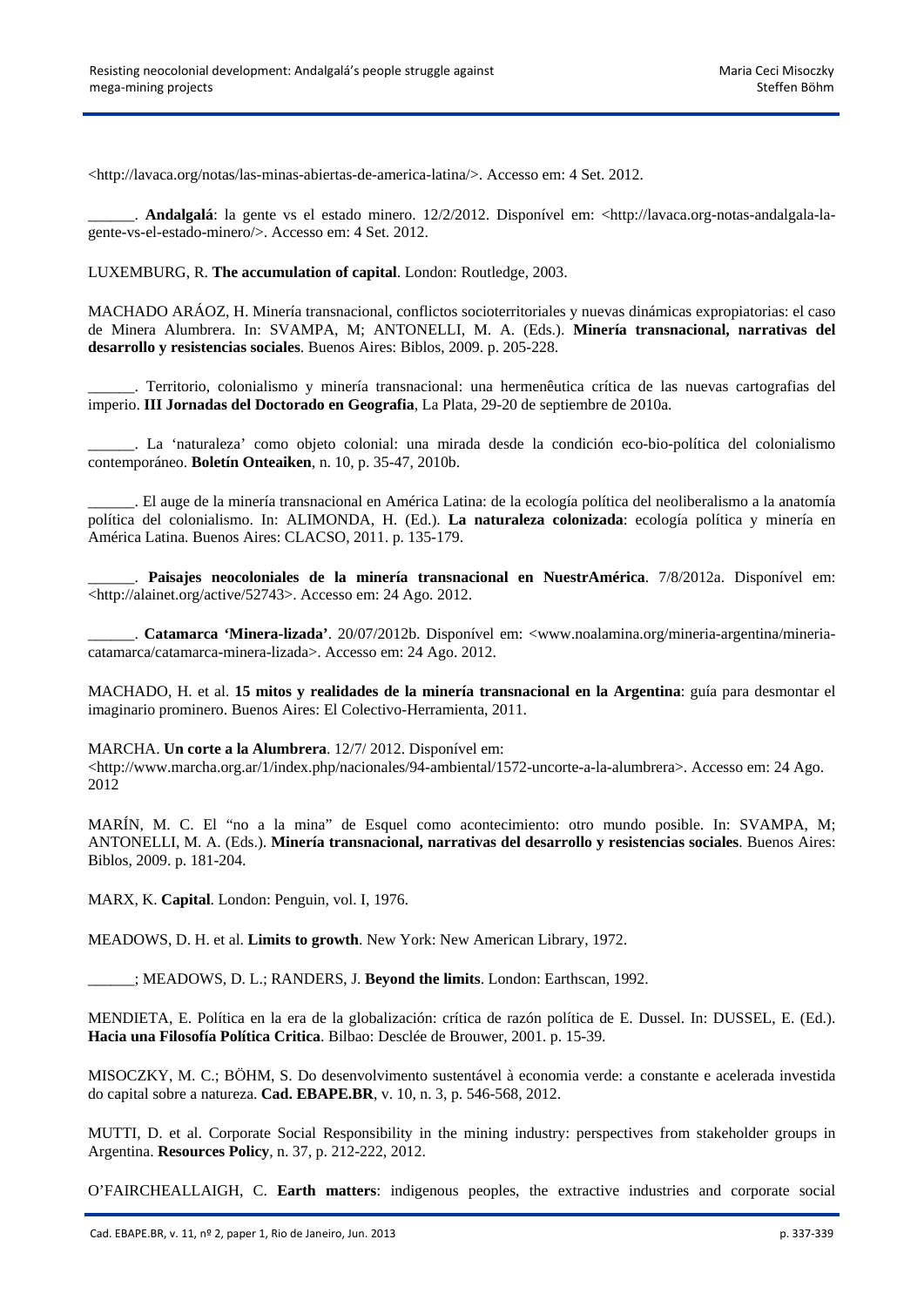responsibility. Sheffield: Greenleaf, 2008.

OSORIO, J. América Latina: o novo padrão exportador de especialização produtiva: estudo de cinco economias da região. In: FERREIRA, C.; OSORIO, J.; LUCE, M. (Orgs.). **Padrão de reprodução do capital**: contribuições da teoria marxista da dependência. Campinas: Boitempo, 2012. p 103-133.

PERELMAN, M. **The invention of capitalism**: classical political economy and the secret history of primitive accumulation. Durham: Duke University Press, 2000.

PORTER, M.; KRAMER, M. R. Strategy and society: the link between competitive advantage and corporate social responsibility. **Harvard Business Review**, p.78-93, December 2006.

PUERTAE. **Catamarca**: denuncian que el gobierno militarizó el territorio del pueblo de Andalgalá. Disponível em: <http://puertae.blogspot.com.br/2010\_04\_26\_archive.html>. Accesso em: 10 Set. 2012.

QUIJANO, A. Colonialidad y Modernidad/Racionalidad. In: BONILLA, H. (Comp.). **Los conquistados**: 1492 y la población indígena de las Américas. Quito: FLACSO / Ediciones Libri Mundi, 1992. p.437-449.

\_\_\_\_\_\_. Colonialidad del poder, cultura y conocimiento en América Latina. **Anuário Mariateguiano**, Lima, v. 9, n. 9, p. 113-121, 1997.

\_\_\_\_\_\_. La colonialidad del poder y la experiência cultural latinoamericana. In: BRICEÑO-LEÓN, R.; SONNTAG, H. R. (Eds.). **Pueblo, época y desarrollo**: la sociología de América Latina. Caracas: Nueva Sociedad, 1998. p. 27-38.

\_\_\_\_\_\_. Coloniality of power, eurocentrism and social classification. In: MORAÑA, M.; DUSSEL, R.; JÁUREGUI, C. A. (Eds.). **Coloniality at large**: Latin America and the postcolonial debate. Durham: Duke University Press, 2008. p. 181-224.

RIBEIRO, D. **As Américas e a civilização***.* Petrópolis: Vozes, 1977.

RIO TINTO. **Na industry in transition**: the Global Mining Initiative. 2002. Disponível em: <http://www.riotinto.com/documents/ReportsPublications/corpPub\_MiningInitiative.pdf>. Accesso em: 10 Set. 2012.

ROBERTS, J. The manufacture of Corporate Social Responsibility: constructing corporate sensibility. **Organization**, v. 10, n. 2, p. 249-265, 2003.

SHAMIR, R. The de-radicalization of Corporate Social Responsibility. **Critical Sociology**, London, v. 30, n. 3, p. 669- 689, 2004.

SHOHAT, E. Notes on the "Post-Colonial". **Social Text**, Durham, n. 31/32, p. 99-113, 1992.

SILVA, J. de S. La pedagogía de la pregunta y el' día después del desarrollo'. **III Congreso Nacional de Educación Rural**, Medellín, 2010.

SKLAIR, L.; MILLER, D. Capitalist globalization, Corporate Social Responsibility and social policy. **Critical Social Policy**, London, v. 30, n. 4, p. 472-495, 2010.

SVAMPA, M. Pensar el desarrollo desde América Latina. In: MASSUH, Gabriela (Ed.). **Renunciar al bien común**: extractivismo y (pos)desarrollo en América Latina. Buenos Aires: Mardulce, 2012. p. 17-58.

UNITED NATIONS. **General Assembly Resolution 1803 (XVII) of 14 December 1962**: permanent sovereignty over natural resources. Disponível em: <http://www2.ohchr.org/english/law/resources.htm>. Accesso em: 10 Set. 2012.

VILLEGAS GUZMÁN, S.; JOB, S. F.; HERNÁNDEZ, J. Como los elefantes a su tierra: territorio, población y